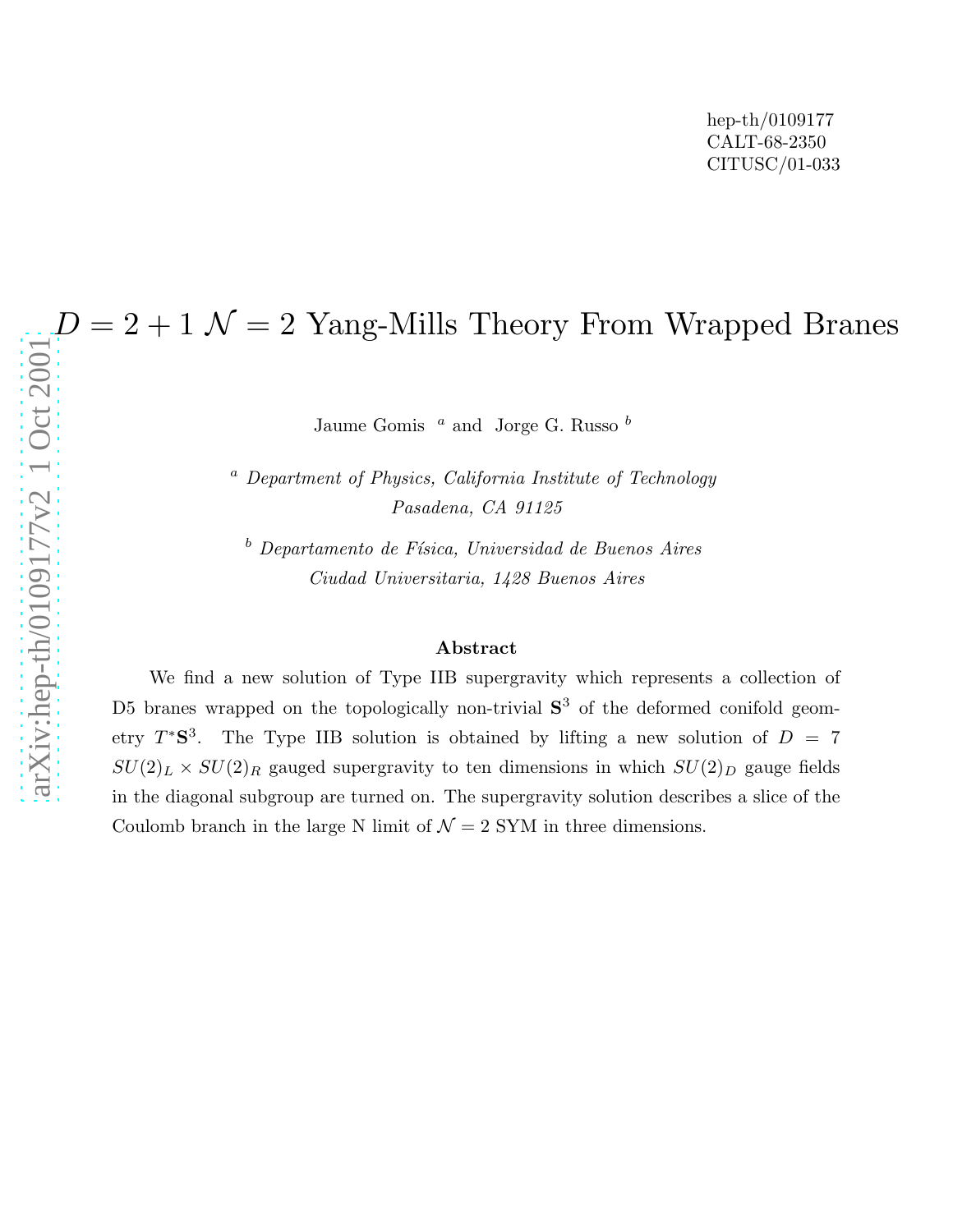## 1. Introduction

Supersymmetric gauge theories can be realized as the low energy effective field theory living on a collection of branes wrapping supersymmetric cycles [\[1](#page-17-0)]. The topological twisting which is required to make these gauge theories supersymmetric [\[2](#page-17-0)] can be incorporated in the supergravity realization of these wrapped branes by turning on non-trivial gauge fields in gauged supergravity. These gauged supergravity solutions can then be lifted to ten or eleven dimensions and give rise a host of interesting dual descriptions to the infrared dynamics of various gauge theories [\[3-17](#page-17-0)].

In this paper we find the supergravity solution representing a collection of  $N$  NS5branes wrapping the supersymmetric  $S<sup>3</sup>$  of the deformed conifold geometry, which admits a metric with  $SU(3)$  holonomy. This supergravity solution describes the infrared dynamics of three dimensional  $\mathcal{N} = 2 SU(N)$  Super-Yang-Mills (SYM).

We find this gravity dual by finding a solution of  $SO(4) = SU(2)_L \times SU(2)_R$ gauged supergravity. Supersymmetry requires that we turn on  $SU(2)_D$  gauge fields of gauged supergravity. Our solution provides an example of an ansatz with  $SU(2)_D$  =  $(SU(2)_L \times SU(2)_R)_{diag}$  gauge fields that solves the full  $SO(4)$  gauged supergravity equations of motion, despite the fact that an  $SU(2)_D$  truncation of  $SO(4)$  gauged supergravity is in general inconsistent. This solution can then be lifted to ten dimensions and describes certain aspects of the gauge theory dynamics.

Previous constructions of wrapped branes representing three dimensional SYM appeared[[4,18,10](#page-17-0),[16\]](#page-17-0)(see also[[19\]](#page-17-0)). SYM theory in three dimensions can include, in addition to the usual YM term, a Chern-Simons term in the action with level  $k$ . In the supergravity description based on D5 branes wrapping  $S^3$ , this term arises when the background has a non-trivial RR field  $H_3^R$  with components in the  $S^3$  directions [\[10](#page-17-0)]. The present supergravity solutions have  $H_3^R = 0$  in the  $S^3$  directions, so they describe 2+1 SYM without Chern-Simons term  $(k = 0)$ .

The solutions describe a slice of the Coulomb branch of the gauge theory, which is parametrized by the  $N-1$  real scalars of the vector multiplet together with the  $N-1$ scalars obtained upon dualization of the photons<sup>1</sup>. There is a curvature singularity in the supergravity solution, related to the NS5-brane sources. We analyze the moduli space of the

 $1$  The real scalar of the vector multiplet arises from dimensionally reducing the four dimensional  $\mathcal{N}=1$  vector multiplet.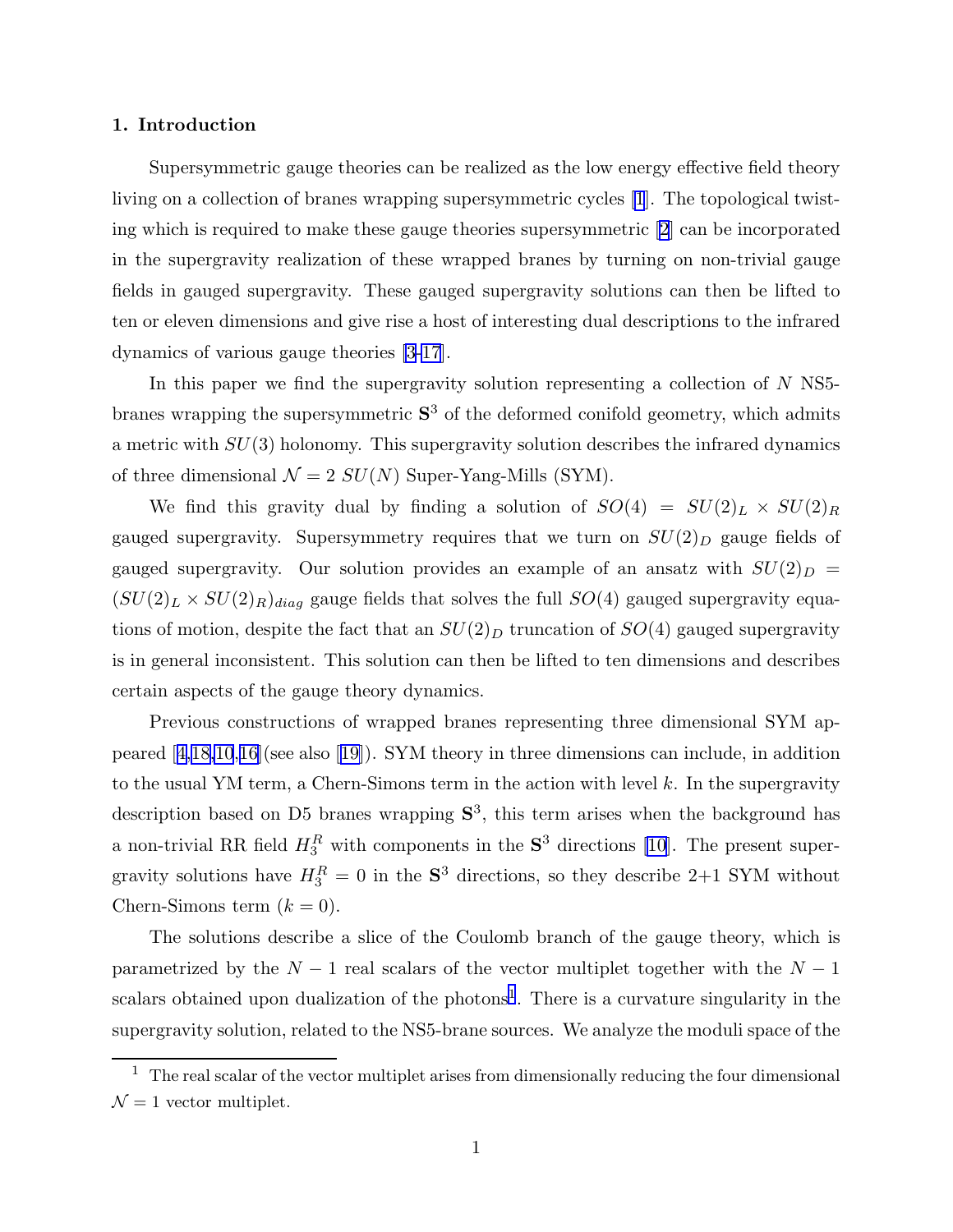<span id="page-2-0"></span>gauge theory by sending a probe into the geometry and reproduce within supergravity the existence of a complex moduli space with a Kahler metric, as required by supersymmetry.

It is well known that monopoles in this theory generate a nonperturbative superpotential which destabilizes the Coulomb branch[[20\]](#page-17-0). On the other hand, our supergravity solutions exhibits a Coulomb branch. This is not inconsistent, since the effects that induce lifting of the Coulomb branch are of order  $e^{-N}$  in the t'Hooft limit, so they are not visible in the supergravity approximation.

This paper is organized as follows. In section 2 we describe the low energy effective field theory on the wrapped branes and study the conditions under which the required  $SU(2)_D$  truncation can give a solution. In section 3 we find first order equations which solve the seven dimensional gauged supergravity equations of motion. In section 4 the solution is lifted to ten dimensions, giving a one-parameter family of solutions of type II supergravity. We discuss the behavior of the solutions for different values of the parameter. Section 5 makes contact with field theory expectations. We calculate the effective action on the Coulomb branch of the gauge theory in the large  $N$  limit. Finally, in the appendix, we discuss an ansatz for NS5 branes with  $SU(2)_D$  gauge fields, with the aim of describing four-dimensional  $\mathcal{N}=2$  SYM.

# 2. Wrapped Brane Realization of Three Dimensional  $N=2$   $SU(N)$  SYM

This gauge theory can be realized by wrapping  $N$  NS5-branes on the  $S<sup>3</sup>$  of the deformed conifold geometry  $T^*S^3$ , which admits a metric with  $SU(3)$  holonomy. In order to obtain a globally supersymmetric gauge theory one must couple the field theory on the branes to the gauge fields which couple to the R-symmetry currents of five-branes in flat space, that is, the field theory must be topologically twisted [\[2](#page-17-0)]. Then, supersymmetry can be realized by finding constant and "covariantly" constant spinors on S 3 2

$$
\partial \epsilon = 0 ,
$$
  
\n
$$
\mathcal{D}\epsilon = \left(\partial + \frac{1}{4}\omega_{ab}\Gamma^{ab} + \frac{1}{4}A_{ij}\gamma^{ij}\right)\epsilon = 0 ,
$$
\n(2.1)

where a, b are tangent space indices on the  $S^3$  and i, j are vector indices of the  $SO(4)$  =  $SU(2)_L \times SU(2)_R$  R-symmetry group of the five-branes in flat space.

<sup>&</sup>lt;sup>2</sup> The standard Dirac equation on  $S^3$  does not admit zero modes and therefore an untwisted supersymmetric theory cannot be realized on it.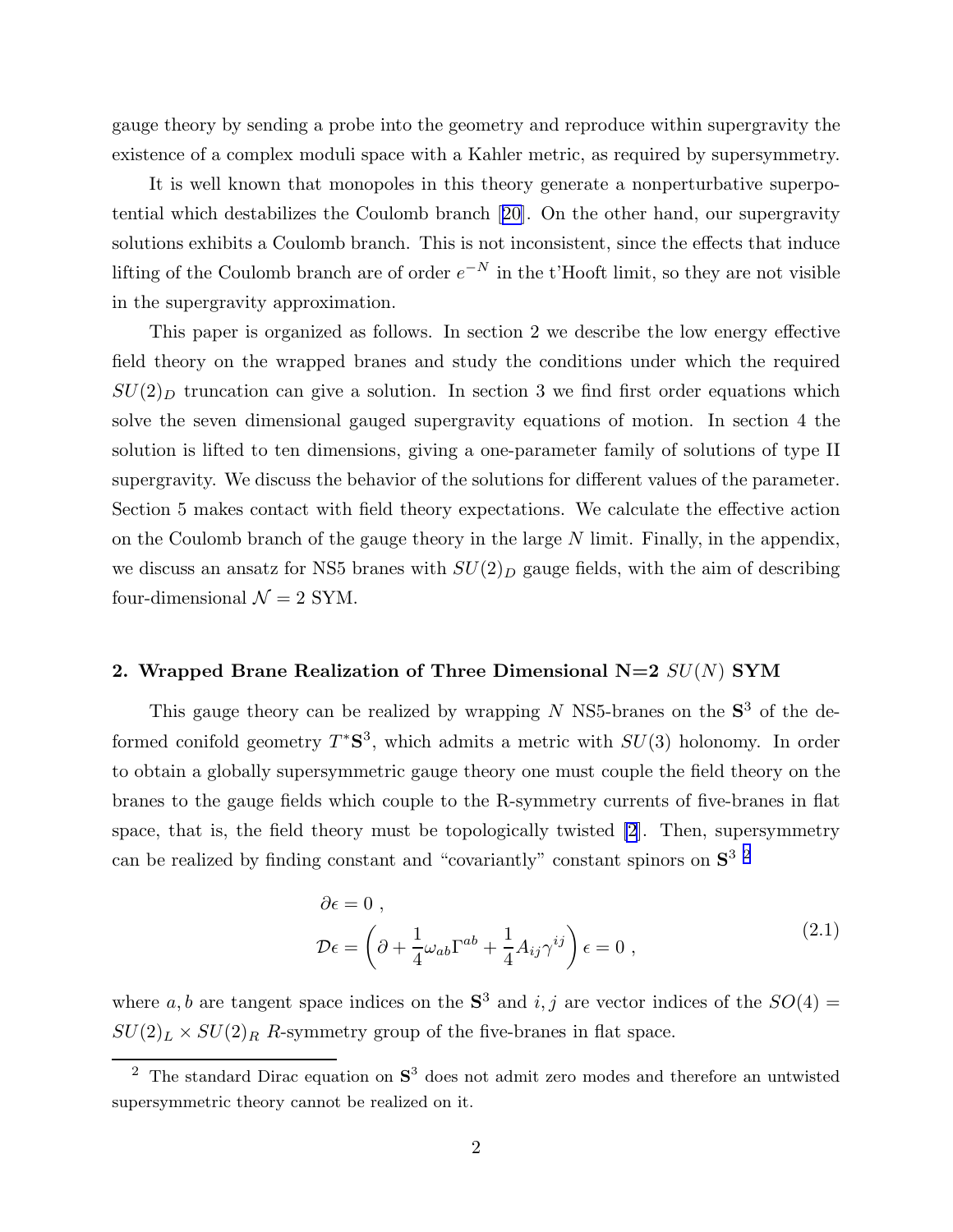Turning this background gauge field effectively changes the transformation properties of all fields under a modified tangent space symmetry group of  $S^3$ , under which the unbroken supersymmetries transform as scalars. The topological twisting giving rise to a three dimensional  $\mathcal{N} = 2$  theory is obtained by identifying the  $SU(2)_{S^3}$  spin connection with the  $SU(2)_D = (SU(2)_L \times SU(2)_R)_{\text{diag}}$  subgroup of the  $SU(2)_L \times SU(2)_R$  Rsymmetry group of the NS5-brane so that the supersymmetry generators are singlets under  $SU(2)_{\textrm{diag}} = (SU(2)_{S^3} \times SU(2)_D)_{\textrm{diag}}.$ <sup>3</sup>

To verify that the field content that follows from this twist gives rise to a three dimensional  $\mathcal{N} = 2$  massless vector multiplet, one decomposes the original six dimensional  $\mathcal{N}=(1,1)$  vector multiplet on the five-branes under the symmetries left unbroken by the background, which are  $SO(1,2) \times SU(2)_{S^3} \times SU(2)_L \times SU(2)_R$ 

$$
gauge: (\mathbf{3}, \mathbf{1}, \mathbf{1}, \mathbf{1}) \oplus (\mathbf{1}, \mathbf{3}, \mathbf{1}, \mathbf{1})
$$
  
scalars: ( $\mathbf{1}, \mathbf{1}, \mathbf{2}, \mathbf{2}$ )  
spinors: ( $\mathbf{2}, \mathbf{2}, \mathbf{2}, \mathbf{1}$ )  $\oplus (\mathbf{2}, \mathbf{2}, \mathbf{1}, \mathbf{2})$ . (2.2)

Then it follows that the transformation properties of these modes under  $SO(1,2)$  ×  $SU(2)_{\text{diag}}$  are

gauge : 
$$
(3, 1) \oplus (1, 3)
$$
  
scalars :  $(1, 1) \oplus (1, 3)$   
spinors :  $2(2, 1) \oplus 2(2, 3)$ . (2.3)

Therefore, the modes singlet under  $SU(2)_{\text{diag}}$  fill the  $\mathcal{N}=2$  vector multiplet.

In supergravity, the  $SO(4)$  global R-symmetry group of a five-brane appears as a gauge symmetry of the 7-dimensional effective supergravity theory obtained by reducing Type II supergravity on the transverse  $\tilde{S}^3$  which appears in the near horizon solution of the five-brane.<sup>4</sup> Therefore, 7-dimensional gauged supergravity is a natural arena to construct supergravity solutions in which a background R-symmetry gauge field is turned on. solution

<sup>&</sup>lt;sup>3</sup> A different twisting, used previously in [\[3\]](#page-17-0), in which one identifies the  $SU(2)_{S^3}$  spin connection with the  $SU(2)_L$  subgroup of the  $SU(2)_L \times SU(2)_R$  R-symmetry group, gives rise to a four-dimensional  $\mathcal{N} = 1$  theory. In that case the supersymmetry generators are singlets under  $SU(2)_{\text{diag}} = (SU(2)_{S^3} \times SU(2)_L)_{\text{diag}}.$ 

<sup>&</sup>lt;sup>4</sup> We recall that the near horizon geometry of a five-brane is  $\mathbb{R}^{1,5} \times \mathbb{R} \times \widetilde{\mathbb{S}}^3$  with a linear dilaton along R.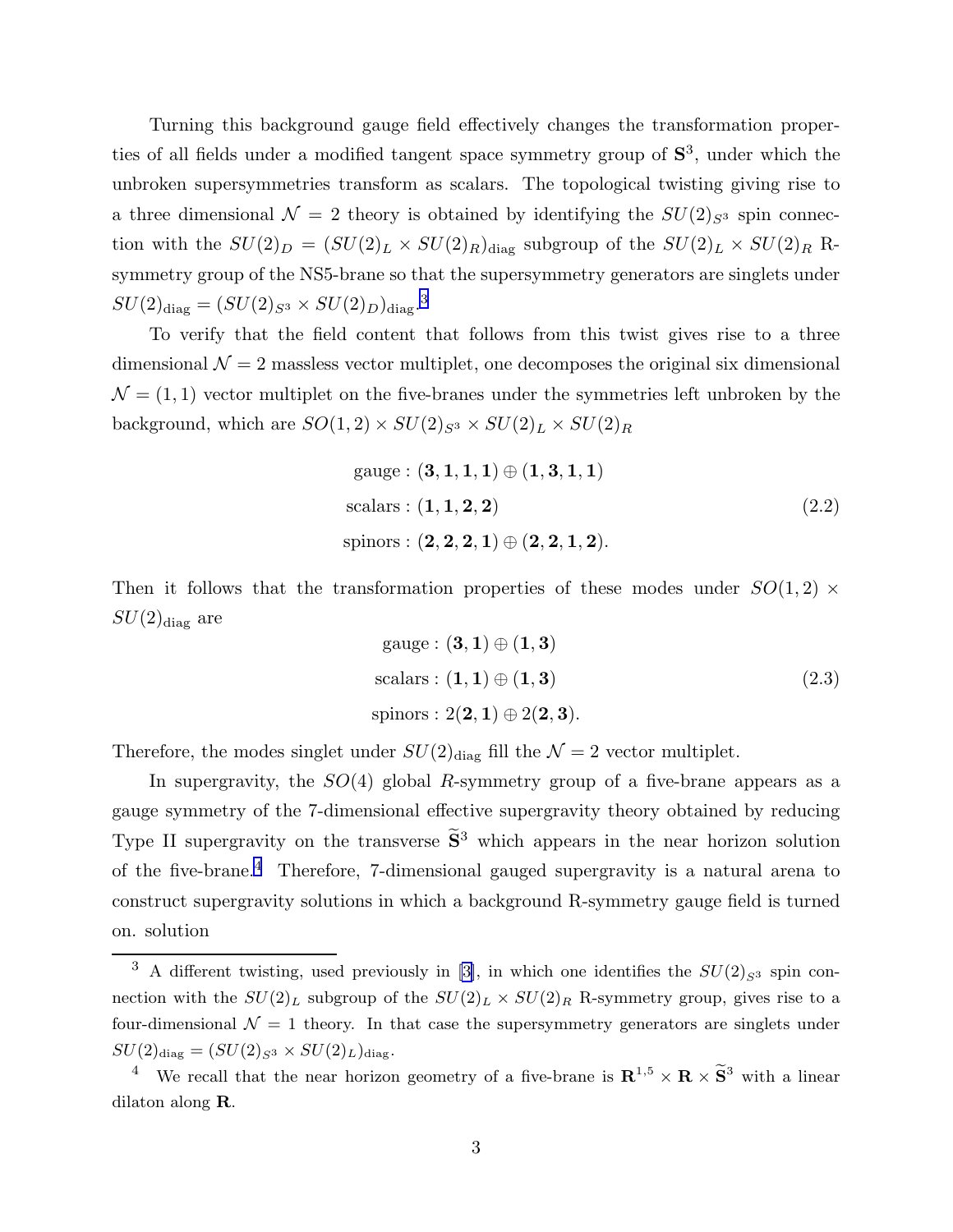<span id="page-4-0"></span>The bosonic content of the  $SO(4)$  gauged supergravity is the graviton, a two-form,  $SO(4)$  gauge fields  $A_{ij}$  and ten scalars  $T_{ij}$  transforming in the two-index symmetric representation of  $SO(4) = SU(2)_L \times SU(2)_R$ 

gauge fields 
$$
A_{ij}: (\mathbf{3}, \mathbf{1}) \oplus (\mathbf{1}, \mathbf{3})
$$
  
scalars  $T_{ij}: (\mathbf{1}, \mathbf{1}) \oplus (\mathbf{3}, \mathbf{3})$ . (2.4)

By turning on some fields in this gauged supergravity, one can construct solutions having a space-time interpretation as wrapped branes.

The bosonic Lagrangian of  $SO(4)$  gauged supergravity in the absence of the two-form is given by [\[21](#page-18-0)]

$$
\mathcal{L} = \sqrt{g} \Big( R - \frac{5}{16} Y^{-2} \partial_{\mu} Y \partial^{\mu} Y - \frac{1}{4} \widetilde{T}_{ij}^{-1} \widetilde{T}_{kl}^{-1} D_{\mu} \widetilde{T}_{jk} D^{\mu} \widetilde{T}_{li} - \frac{1}{8} Y^{-1/2} \widetilde{T}_{ik}^{-1} \widetilde{T}_{jl}^{-1} F_{\mu\nu}^{ij} F_{kl}^{\mu\nu} - \frac{1}{2} g^2 Y^{1/2} (2 \widetilde{T}_{ij} \widetilde{T}_{ij} - (\widetilde{T}_{ii})^2) \Big), \tag{2.5}
$$

where

$$
Y = \det(T_{ij}),
$$
  
\n
$$
\widetilde{T}_{ij} = Y^{-1/4} T_{ij},
$$
  
\n
$$
DT_{ij} = dT_{ij} + g[A, T]_{ij}.
$$
\n(2.6)

Any solution to the  $SO(4)$  gauged supergravity equations lifts to a solution of ten dimensional Type IIB supergravity. Explicit formulas [\[22](#page-18-0)] for the ten dimensional fields in terms of the seven dimensional ones are given in section 4.

For the case under study, one needs to turn on  $SU(2)_D$  gauge fields  $A_a$ . These can be identified as the following components of the  $SO(4)$  gauge fields  $A_{ij}$ 

$$
A_1 \equiv A_{23} \qquad A_2 \equiv -A_{13} \qquad A_3 \equiv A_{12}. \tag{2.7}
$$

The  $SU(2)_D$  gauge fields may in general act as non-linear sources for the gauge fields which have been set to zero. The reason is that they are sources for the fields  $A_{14}$ ,  $A_{24}$ ,  $A_{34}$ . We have studied the  $SO(4)$  gauged supergravity equations following from  $(2.5)$  and found sufficient conditions that have to be met in order for a solution with only  $SU(2)_D$  gauge fields to be compatible with the full  $SO(4)$  equations of motion. They can be summarized as follows: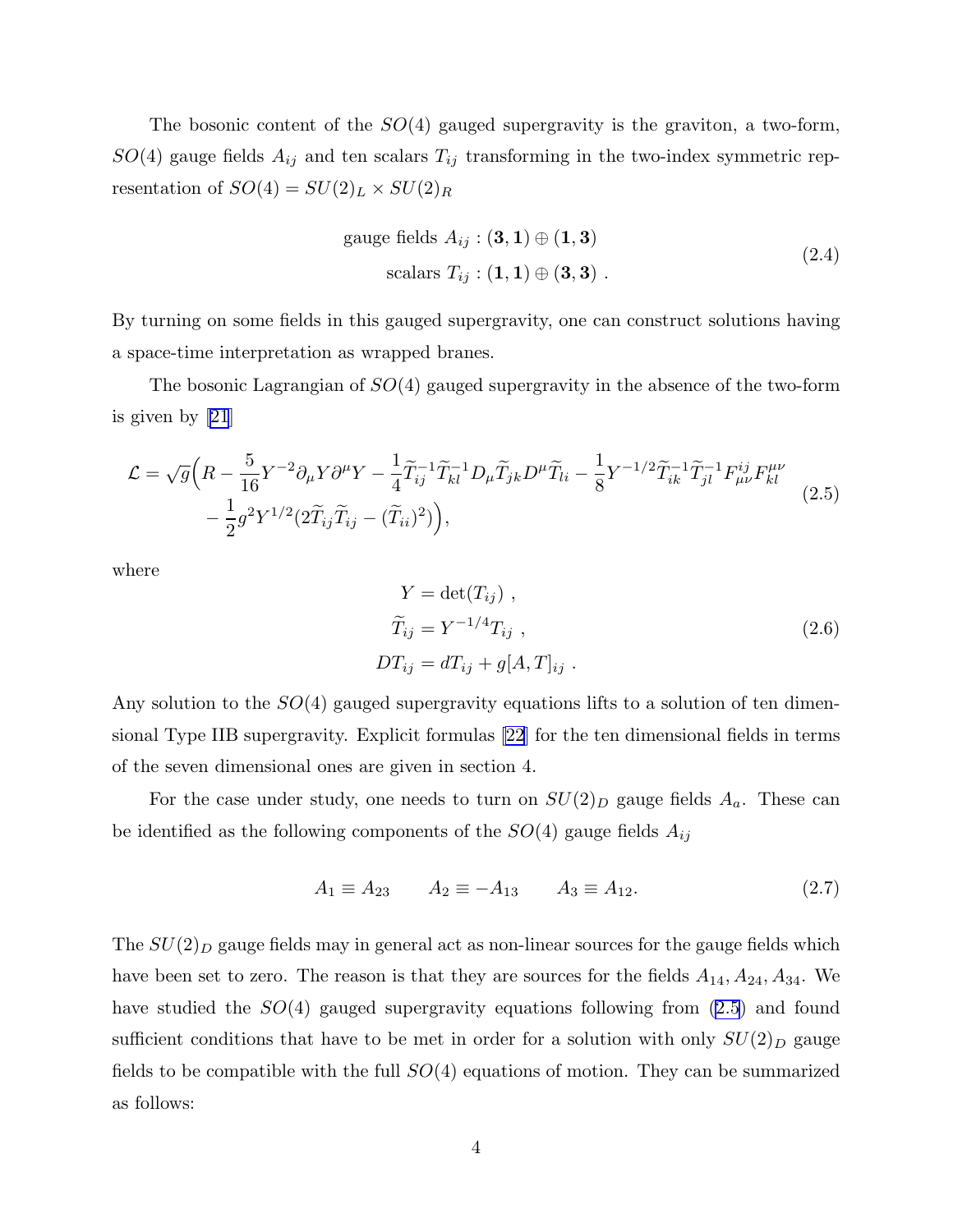<span id="page-5-0"></span>• Only  $SO(4)$  matter modes of gauged supergravity that are singlets under  $SU(2)_D$  can be turned on. Since the non-trivial  $SO(4)$  gauged supergravity modes transform under  $SU(2)_D$  as

gauge fields : 2 3  
scalars : 2 1 
$$
\oplus
$$
 3  $\oplus$  5, (2.8)

then only  $SU(2)_D$  gauge fields  $A_a$ , 2 real scalars, the two-form and the metric can be turned on. Moreover, invariance under  $SU(2)_D$  requires the scalar matrix to take the following form $5$ 

$$
T_{ij} = e^{y/4} \text{diag}(e^x, e^x, e^x, e^{-3x}) \tag{2.9}
$$

• The  $SU(2)_D$  gauge fields must satisfy the following condition

$$
F_a \wedge *F_b = 0 \text{ for } a \neq b. \tag{2.10}
$$

Once these conditions are satisfied one can perform an  $SU(2)_D$  reduction of the  $SO(4)$ gaugedsupergravity Lagrangian  $(2.5)$  $(2.5)$  $(2.5)$ , giving the  $SU(2)_D$  Lagrangian

$$
\mathcal{L} = \sqrt{g} \left( R - \frac{5}{16} \partial_{\mu} y \partial^{\mu} y - 3 \partial_{\mu} x \partial^{\mu} x - \frac{1}{4} e^{-2x - y/2} (F_{\mu\nu}^{1} F_{1}^{\mu\nu} + F_{\mu\nu}^{2} F_{2}^{\mu\nu} + F_{\mu\nu}^{3} F_{3}^{\mu\nu}) + \frac{1}{2} g^{2} e^{y/2} (3e^{2x} + 6e^{-2x} - e^{-6x}) \right).
$$
\n(2.11)

Any solution of this Lagrangian with gauge fields satisfying  $(2.10)$  fully solves the  $SO(4)$ gauged supergravity equations, and it can be lifted as a solution of ten dimensional Type IIB supergravity.

## 3. The Supergravity Solution in  $D = 7$

In order to construct the  $\mathcal{N} = 2$  supersymmetric solution, we will consider seven dimensional  $SO(4)$  gauged supergravity, in which only  $SU(2)_D$  gauge fields are turned on. The worldvolume of the five-branes we are interested in is  $\mathbb{R}^{1,2} \times \mathbb{S}^3$ . The metric ansatz compatible with the worldvolume of the five-branes is

$$
ds_7^2 = e^{2f(r)}(ds^2(\mathbf{R}^{1,2}) + dr^2) + \frac{a^2(r)}{4}w_a w_a , \qquad (3.1)
$$

<sup>&</sup>lt;sup>5</sup> This can be easily understood as follows. The  $SO(4)$  generators  $J_{ij} = -J_{ji}$  can be divided into boost generators  $K_a$  and rotation generators  $J_a$ . The  $SU(2)_D$  subgroup of  $SO(4)$  is generated by  $J_a$ , and the most general four-dimensional symmetric matrix invariant under rotations is of the form  $(2.9)$ .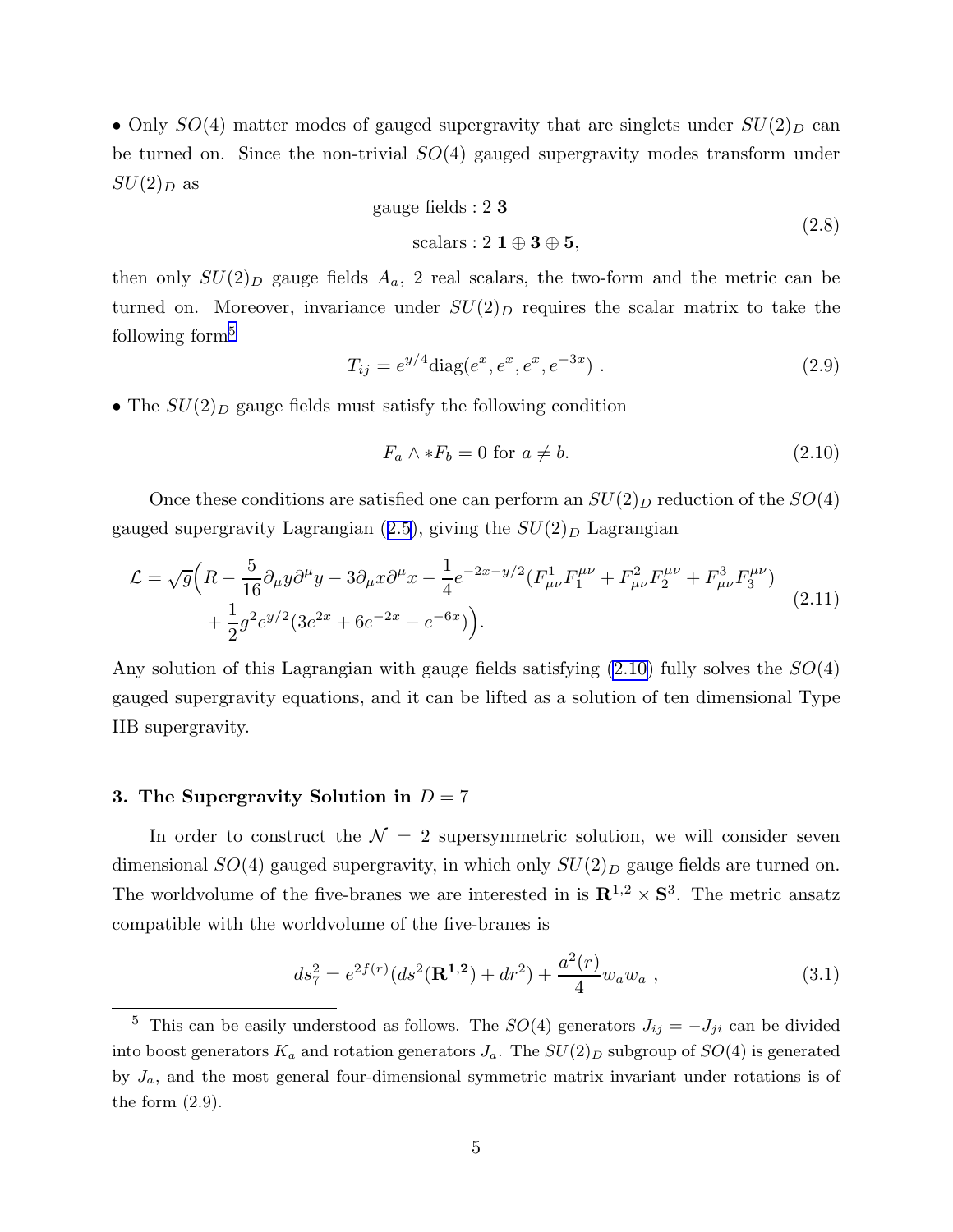<span id="page-6-0"></span>where  $w_a$  are left invariant  $SU(2)$  one-forms satisfying

$$
dw_a = \frac{1}{2} \epsilon_{abc} w_b \wedge w_c \tag{3.2}
$$

One can describe them in Euler angle parametrization,

$$
w_1 = \cos \beta d\theta + \sin \beta \sin \theta d\varphi
$$
,  $w_2 = \sin \beta d\theta - \cos \beta \sin \theta d\varphi$ ,  $w_3 = d\beta + \cos \theta d\varphi$ .

where the angles  $\beta$ ,  $\theta$  and  $\varphi$  parametrize the  $S^3$  which the branes are wrapping.

The identification of the  $SU(2)_{S^3}$  spin connection with the  $SU(2)_D$  gauge fields that follows from [\(2.1\)](#page-2-0) requires that

$$
A_a = -\frac{1}{2g} w_a \t{,} \t(3.3)
$$

with the  $A_a$ 's given in [\(2.7\)](#page-4-0), and the corresponding curvature is given by

$$
F_a = -\frac{1}{8g} \epsilon_{abc} w_b \wedge w_c \ . \tag{3.4}
$$

We note that this gauge field configuration is compatible with the  $SO(4)$  gauged supergravity equations since  $F^a \wedge *F^b = 0$  for  $a \neq b$ .

The string metric for wrapped NS5-branes typically has no warp factor in the parallel, flat directions along the brane. Since the ten dimensional string frame metric is of the form [\[22](#page-18-0)],  $ds_{st}^2 = e^{2f+y/2}ds^2(\mathbf{R}^{1,2}) + ...$  (see below in section 5), it is natural to look for solutions with  $y(r) = -4f(r)$ . It is easy to show that this ansatz is compatible with the equations of motion that follow from [\(2.11\)](#page-5-0).

We find the equations of motion by reducing the problem to that of an effective quantum mechanics for the ansatz, which together with a Hamiltonian constraint results in the gauged supergravity equations of motion. Using the ansatz  $(3.1)$ ,  $(3.3)$  together with $y = -4f$  the various terms in the action ([2.11](#page-5-0)) take the following form

$$
\mathcal{L}_R = e^{2f} a^3 \left( 6 \frac{e^{2f(r)}}{a^2} + 6 \left( \frac{\dot{a}}{a} \right)^2 + 18 \frac{\dot{a}}{a} \dot{f} + 6 \dot{f}^2 \right) ,
$$
  
\n
$$
\mathcal{L}_{scal} = -e^{2f} a^3 \left( 5 \dot{f}^2 + 3 \dot{x}^2 \right) ,
$$
  
\n
$$
\mathcal{L}_{gauge} = -\frac{1}{2g^2} e^{2f} a^3 \left( \frac{e^{4f - 2x}}{a^4} \right) ,
$$
  
\n
$$
\mathcal{L}_{pot} = \frac{1}{2} e^{2f} a^3 g^2 (3e^{2x} + 6e^{-2x} - e^{-6x}).
$$
\n(3.5)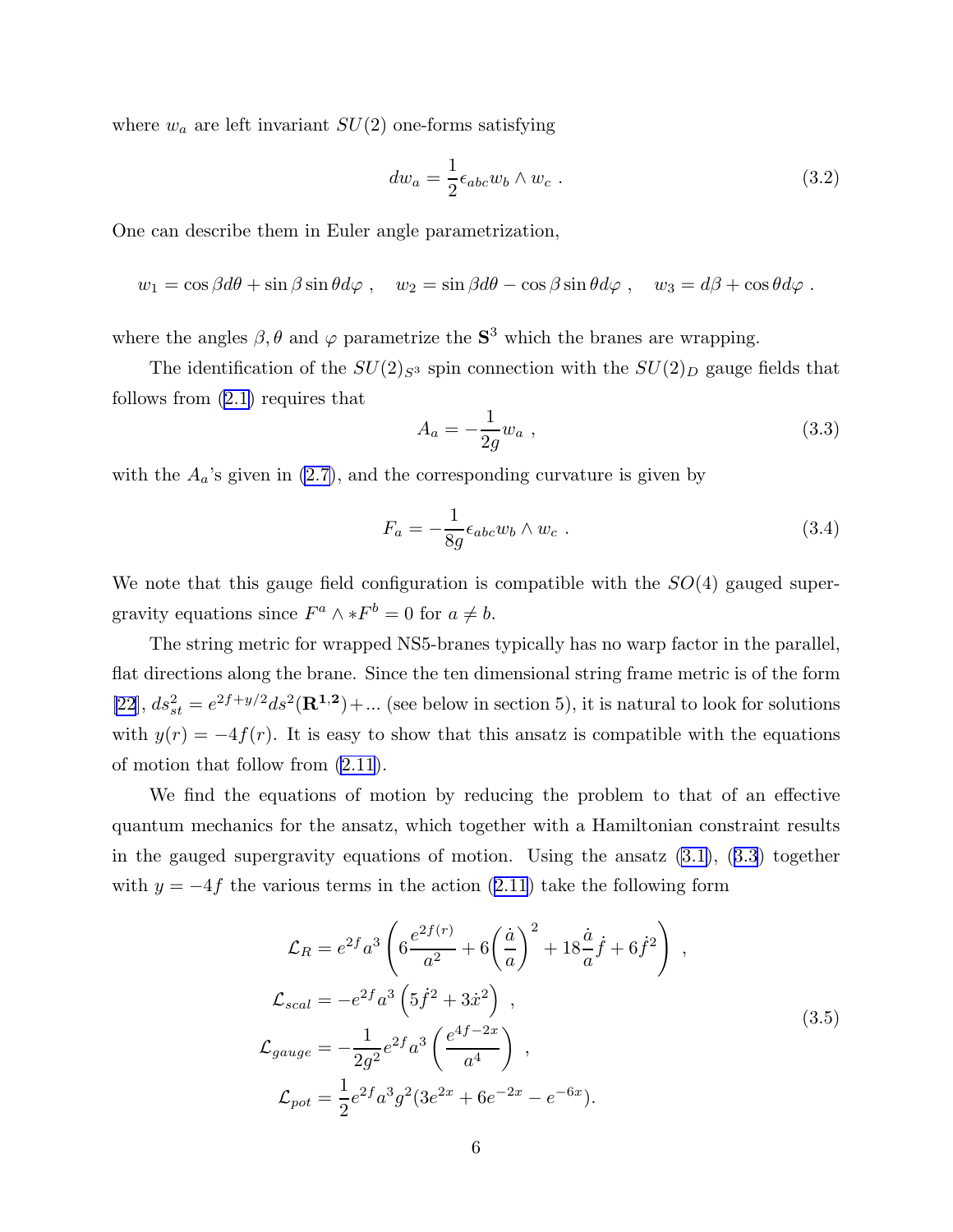<span id="page-7-0"></span>Defining  $e^{2h} = e^{-2f}a^2$  and  $e^{2\alpha} = e^{2f}a^3 = e^{5f+3h}$ , we arrive at the following effective Lagrangian

$$
\mathcal{L}_{eff} = e^{2\alpha}(T - V) \tag{3.6}
$$

where

$$
T = 4\dot{\alpha}^2 - 3\dot{h}^2 - 3\dot{x}^2 ,
$$
  
\n
$$
V = \frac{3}{2g^2}e^{-4h - 2x} - 6e^{-2h} - \frac{1}{2}g^2(3e^{2x} + 6e^{-2x} - e^{-6x}) ,
$$
\n(3.7)

where  $\dot{\alpha} \equiv \frac{d\alpha}{dr}$ , etc.

This effective Lagrangian together with the constraint  $H = T + V = 0$  arising from diffeomorphism invariance in the radial coordinate determine the second order equations of motion for  $\alpha(r)$ ,  $h(r)$ ,  $x(r)$ . For supersymmetric configurations it is always possible to find a set of first order differential equations whose solutions solve the equations of motion. This can be done in the present case. The Hamilton-Jacobi linear equations are  $p_i = \frac{\partial F}{\partial \varphi_i}$  $\frac{\partial F}{\partial \varphi_i},$ where  $\varphi_i = {\alpha, h, x}$ . Taking as principal function  $F = e^{2\alpha}W(h, x)$  and if the potential of the effective quantum mechanics can be written in terms of a superpotential  $W$  as follows:

$$
V = \frac{1}{12} (\partial_h W)^2 + \frac{1}{12} (\partial_x W)^2 - \frac{1}{4} W^2 , \qquad (3.8)
$$

then one can find first order equations which solve the equations of motion. The solution for  $(3.8)$  is

$$
W = 3ge^{x} + ge^{-3x} + \frac{3}{g}e^{-2h-x} .
$$
\n(3.9)

Thus the first-order (BPS) equations are:

$$
\dot{\alpha} = \frac{1}{4}W = \frac{3g}{4}e^x + \frac{g}{4}e^{-3x} + \frac{3}{4g}e^{-2h-x} ,\qquad (3.10)
$$

$$
\dot{h} = -\frac{1}{6}\partial_h W = \frac{1}{g}e^{-2h-x} \,,\tag{3.11}
$$

$$
\dot{x} = -\frac{1}{6}\partial_x W = -\frac{g}{2}e^x + \frac{g}{2}e^{-3x} + \frac{1}{2g}e^{-2h-x} . \tag{3.12}
$$

By a change of radial coordinate  $r \to \rho(r) = \frac{g^2}{2}$  $\frac{q^2}{2}e^{2h(r)}$ , and defining  $u = e^{2x}$ , eqs. (3.10)-(3.12) take the form

$$
\frac{d\alpha}{d\rho} = \frac{1}{4}(3u + u^{-1}) + \frac{3}{8\rho}, \qquad u^{1/2}(\rho) \ d\rho = gdr \ , \tag{3.13}
$$

$$
\frac{du}{d\rho} - \frac{1}{2\rho} u = 1 - u^2.
$$
\n(3.14)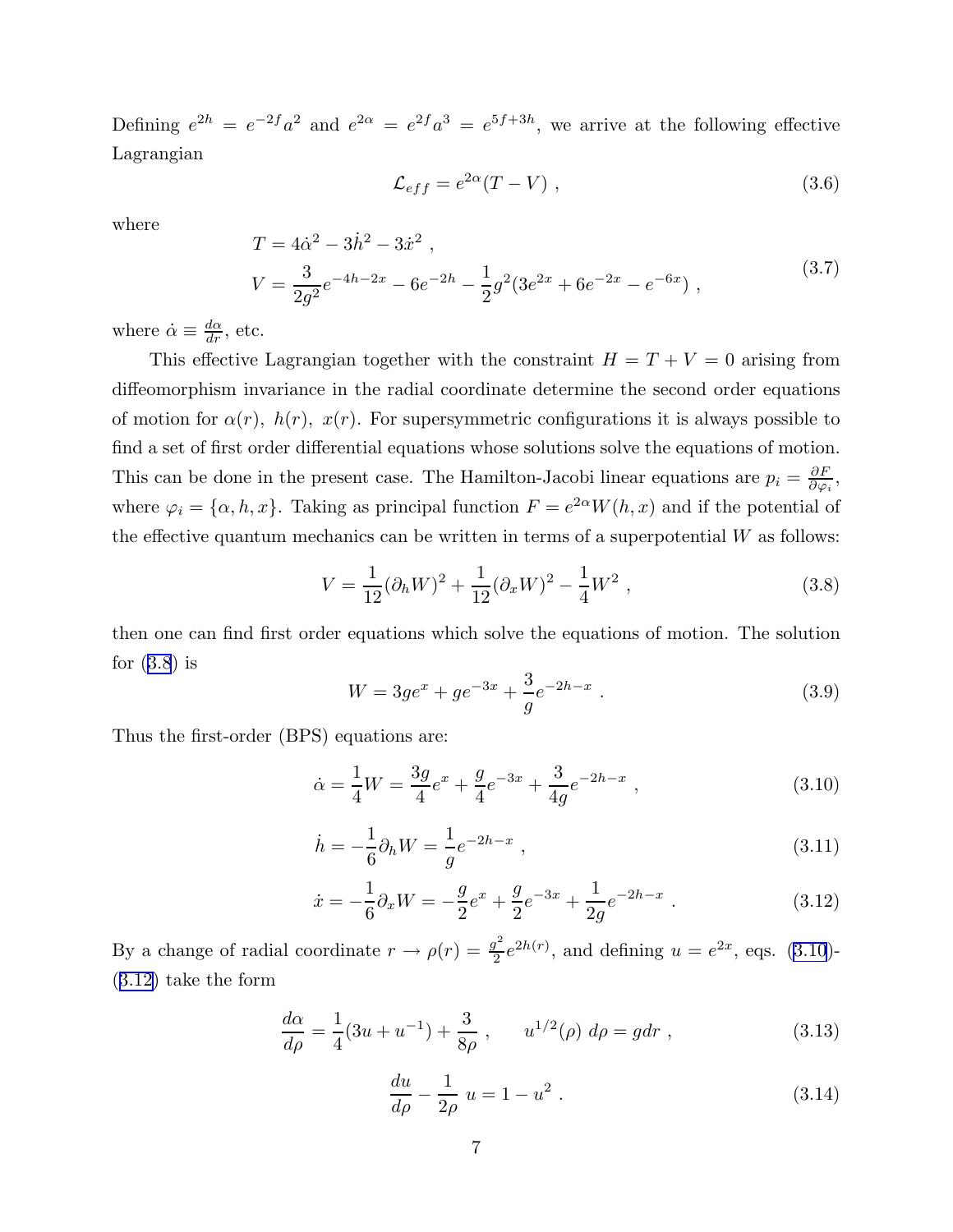<span id="page-8-0"></span>The general solution to eq.([3.14\)](#page-7-0) is given by

$$
u(\rho) = e^{2x(\rho)} = \frac{c_0 I_{1/4}(\rho) + (1 - c_0)I_{-1/4}(\rho)}{c_0 I_{-3/4}(\rho) + (1 - c_0)I_{3/4}(\rho)},
$$
\n(3.15)

where we are using the standard notation  $I_{\nu}(z)$  for the modified Bessel functions and  $c_0$ isa parameter of the solution. Then  $\alpha(\rho)$  is determined by direct integration of ([3.13](#page-7-0)). These functions have a simple behavior, which will be described below.

## 4. Ten-dimensional solution

Since we have fully solved the  $SO(4)$  gauged supergravity equations one can write the corresponding Type IIB supergravity solution in ten dimensions. The expression of the ten dimensional Einstein frame metric, the dilaton and the NS-NS three-form field strength are given in terms of the gauged supergravity fields by

$$
ds_E^2 = Y^{1/8} \left( \Delta^{1/4} ds_7^2 + g^{-2} \Delta^{-3/4} T_{ij}^{-1} D \mu^i D \mu^j \right)
$$
  
\n
$$
e^{2\phi} = \frac{Y^{3/2}}{\Delta}
$$
  
\n
$$
H = \frac{1}{6g^2 \Delta^2} \epsilon_{i_1 i_2 i_3 i_4} \left( U D \mu^{i_1} \wedge D \mu^{i_2} \wedge D \mu^{i_3} \mu^{i_4} - 3 D \mu^{i_1} \wedge D \mu^{i_2} \wedge D T_{i_3 j} T_{i_4 k} \mu^j \mu^k - 3 g \Delta F^{i_1 i_2} \wedge D \mu^{i_3} T_{i_4 j} \mu^j \right),
$$
\n
$$
(4.1)
$$

where the  $\mu^{i}$ 's parametrise the transverse  $\hat{\mathbf{S}}^3$  ( $\mu^{i}\mu^{i} = 1$ ) and

$$
\Delta = T_{ij}\mu^i \mu^j ,
$$
  
\n
$$
D\mu^i = d\mu^i + gA^{ij}\mu^j ,
$$
  
\n
$$
U = 2T_{ik}T_{jk}\mu^i \mu^j - \Delta T_{ii} ,
$$
  
\n
$$
DT_{ij} = dT_{ij} + gA^{ik}T_{kj} + gA^{jk}T_{ik} .
$$
\n(4.2)

The metric in the string frame is therefore

$$
ds_{st}^2 = Y^{1/2} \left( ds_7^2 + g^{-2} \Delta^{-1} T_{ij}^{-1} D \mu^i D \mu^j \right). \tag{4.3}
$$

Using([2.9](#page-5-0)), [\(3.1\)](#page-5-0), we note that the string metric has no warped factor in the  $\mathbb{R}^{1,2}$  part, with the identification we made earlier  $y(r) = -4f(r)$ .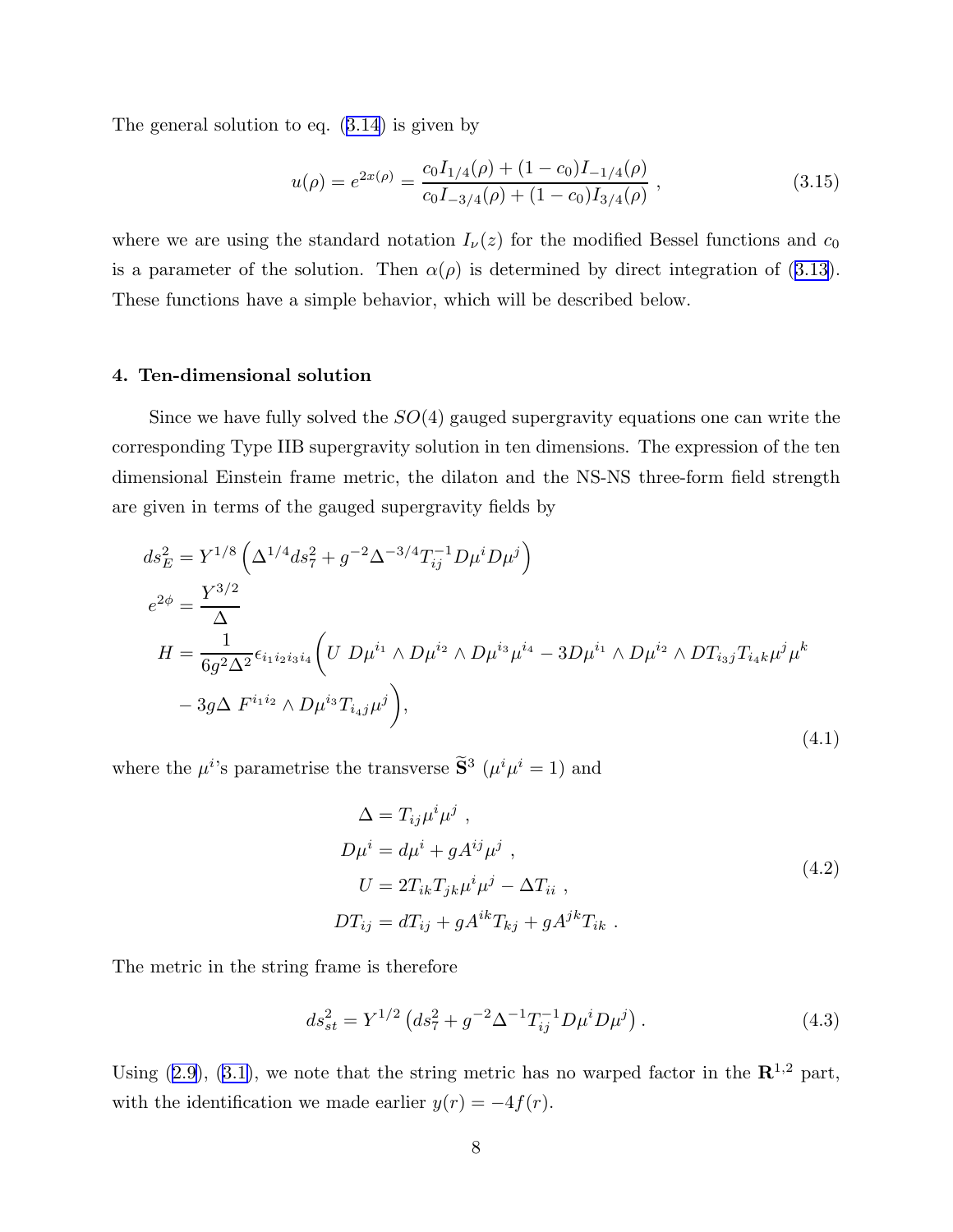Let us now write explicitly this new Type IIB supergravity solution. First, we note that the seven dimensional gauge coupling is related to the brane charge  $N$  via the relation  $1/g^2 = N$  $1/g^2 = N$  $1/g^2 = N$ . Using ([4.3](#page-8-0)), ([3.1](#page-5-0)), ([2.9](#page-5-0)) the metric in the string frame and the dilaton are given by  $(\alpha' = 1)$ 

$$
ds_{st}^{2} = ds^{2}(\mathbf{R}^{1,2}) + N \left[ e^{2x} d\rho^{2} + \frac{\rho}{2} w_{a} w_{a} + \frac{1}{G} \left( e^{-2x} \left( D\mu_{1}^{2} + D\mu_{2}^{2} + D\mu_{3}^{2} \right) + e^{2x} d\mu_{4}^{2} \right) \right]
$$
(4.4)  

$$
e^{2\phi} = e^{2\phi_{0}} \rho e^{-2\alpha - x} G^{-1},
$$
(4.5)

where

$$
G \equiv e^{-x-y/4} \Delta = \sin^2 \psi + e^{-4x} \cos^2 \psi , \qquad (4.6)
$$

and $\phi_0$  arises as the integration constant in eq. ([3.13](#page-7-0)) for  $\alpha$ . This is in the parametrization of  $\widetilde{\mathbf{S}}^3$  given by

$$
\mu_1 = \sin \psi \cos \phi_1, \quad \mu_2 = \sin \psi \sin \phi_1 \cos \phi_2, \quad \mu_3 = \sin \psi \sin \phi_1 \sin \phi_2, \quad \mu_4 = \cos \psi.
$$

Taking into account the  $SU(2)_D$  truncation [\(2.7\)](#page-4-0), one has the following covariant derivatives

$$
D\mu_1 = d\mu_1 - \frac{1}{2}w_3\mu_2 + \frac{1}{2}w_2\mu_3, \quad D\mu_2 = d\mu_2 + \frac{1}{2}w_3\mu_1 - \frac{1}{2}w_1\mu_3, \quad D\mu_3 = d\mu_3 - \frac{1}{2}w_2\mu_1 + \frac{1}{2}w_1\mu_2.
$$

where we have used the gauge fields in the ansatz  $(3.3)$  that implement the required topological twisting. One can also write down the three-form flux using [\(4.1\)](#page-8-0) , the curvature  $F_{ij}$ given in ([3.4](#page-6-0)) and

$$
dT_{ij} = \frac{dT_{ij}}{d\rho} d\rho , \quad T_{ij} = e^{y/4} \text{diag}(e^x, e^x, e^x, e^{-3x}) ,
$$

$$
U = \frac{1}{2}e^{-6x + \frac{y}{2}} \left( 1 - 4e^{4x} - e^{8x} + (e^{4x} - 1)^2 \cos 2\psi \right), \quad y = \frac{4}{5}(3h - 2\alpha), \quad e^{2h} = 2N\rho.
$$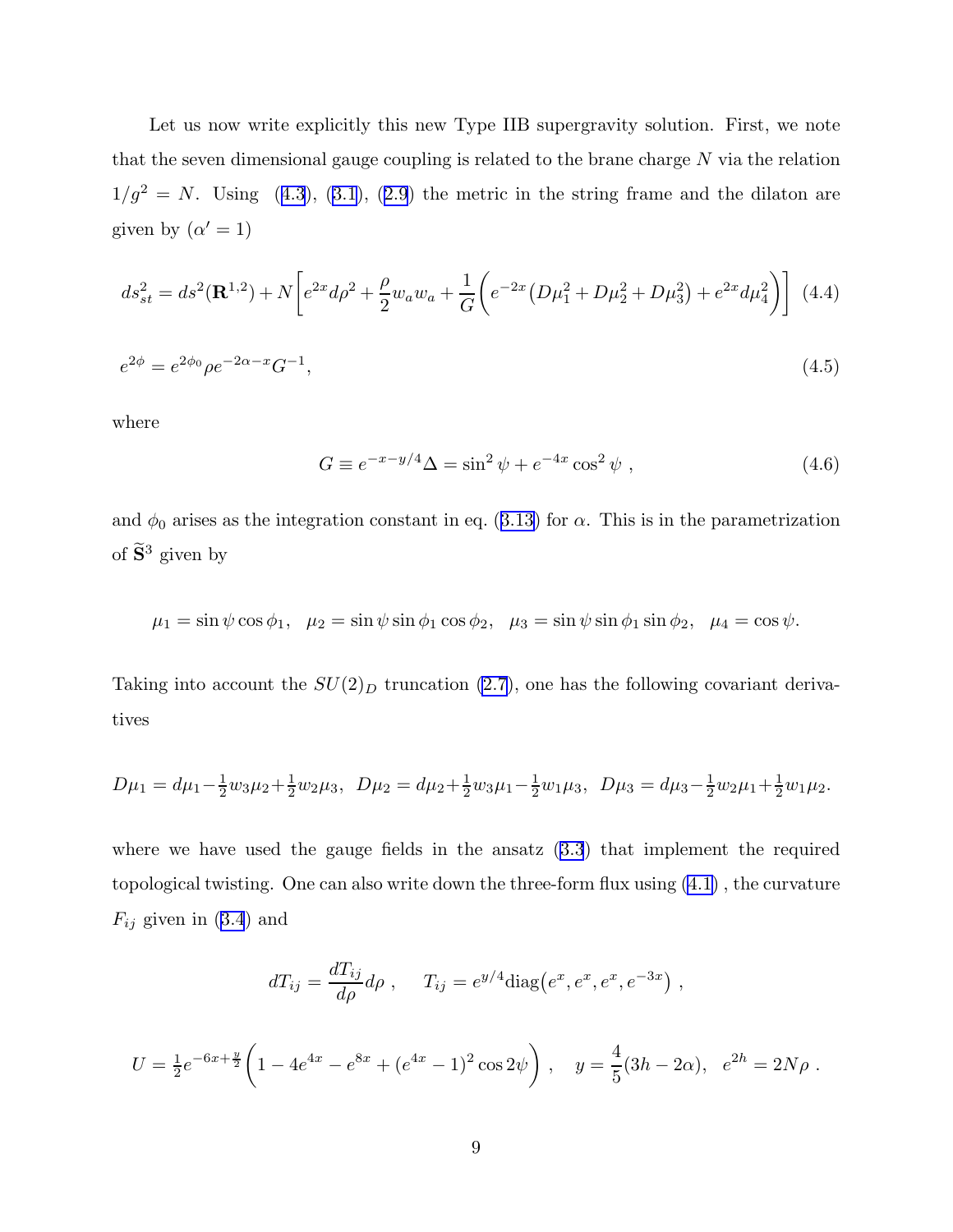<span id="page-10-0"></span>

**Fig. 1:** The function  $e^{-2x(\rho)}$  vanishes at some  $\rho_0 > 0$  for  $c_0 < 0$ . The figure shows the different curves for the values  $c_0 = -6$ ,  $-0.5$ , 0, 0.4, 1.2.

Let us now examine the behavior of the solution as a function of the  $c_0$  integration constant (see plot of  $e^{-2x}$  in fig.1). There are three different regimes:

a) For  $c_0 < 0$ , the function  $e^{-2x} = u^{-1}$  becomes negative at  $\rho < \rho_0$ . Therefore, the space terminates at  $\rho = \rho_0$  (since the scalar field x is real). The value of  $\rho_0$  depends on  $c_0$  and it decreases towards zero as  $c_0 \to 0^-$ . The behavior near  $\rho = \rho_0$  is as follows: <sup>6</sup>

$$
e^{-2x} = \tilde{\rho} + O(\tilde{\rho}^2) , \quad \alpha \cong \frac{3}{4} \log \tilde{\rho} ,
$$

where  $\tilde{\rho} = \rho - \rho_0$ . The metric and dilaton near the singularity are then given by

$$
ds^{2}(\text{NS5}) \cong ds^{2}(\mathbf{R}^{1,2}) + \frac{N\rho_{0}}{2}w_{a}w_{a} + \frac{N}{\tilde{\rho}}\left(d\tilde{\rho}^{2} + \tilde{\rho}^{2}\left(d\phi_{1}^{2} + \sin^{2}\phi_{1}d\phi_{2}^{2}\right) + d\psi^{2}\right),
$$
  
\n
$$
e^{-2\phi_{\text{NS5}}} \cong e^{-2\phi_{0}}\sin^{2}(\psi)\frac{\tilde{\rho}}{\rho_{0}}.
$$
\n(4.7)

We note that in this infrared limit the transverse  $\tilde{S}^3$  degenerates to an  $\tilde{S}^1 \times \tilde{S}^2$ . The metric has a curvature singularity at  $\rho = \rho_0$ . There the dilaton  $e^{\phi}$  goes to  $\infty$ . The applicability of holography in the presence of singularities was discussed in[[1\]](#page-17-0),[[23\]](#page-18-0). According to the criteriumof [[1\]](#page-17-0), the singularity is a good one, since  $g_{00}^{E} = -e^{-\phi}$  does not increase as we approach the singularity. Here  $g_{00}^E \cong -(\rho - \rho_0)^{1/2} \to 0$  as  $\rho \to \rho_0$ . In the next section

<sup>&</sup>lt;sup>6</sup> For  $c_0 = 0$  we have near  $\rho = 0$  that  $e^{-2x} \approx \frac{2}{3}$  $\frac{2}{3}$   $\rho$ ,  $e^{2\alpha} \cong \rho^3$ ,  $e^{2\phi} \sim \rho^{-3/2}$  which results in a singular solution, which is an acceptable one according to the criterium proposed by [\[1\]](#page-17-0).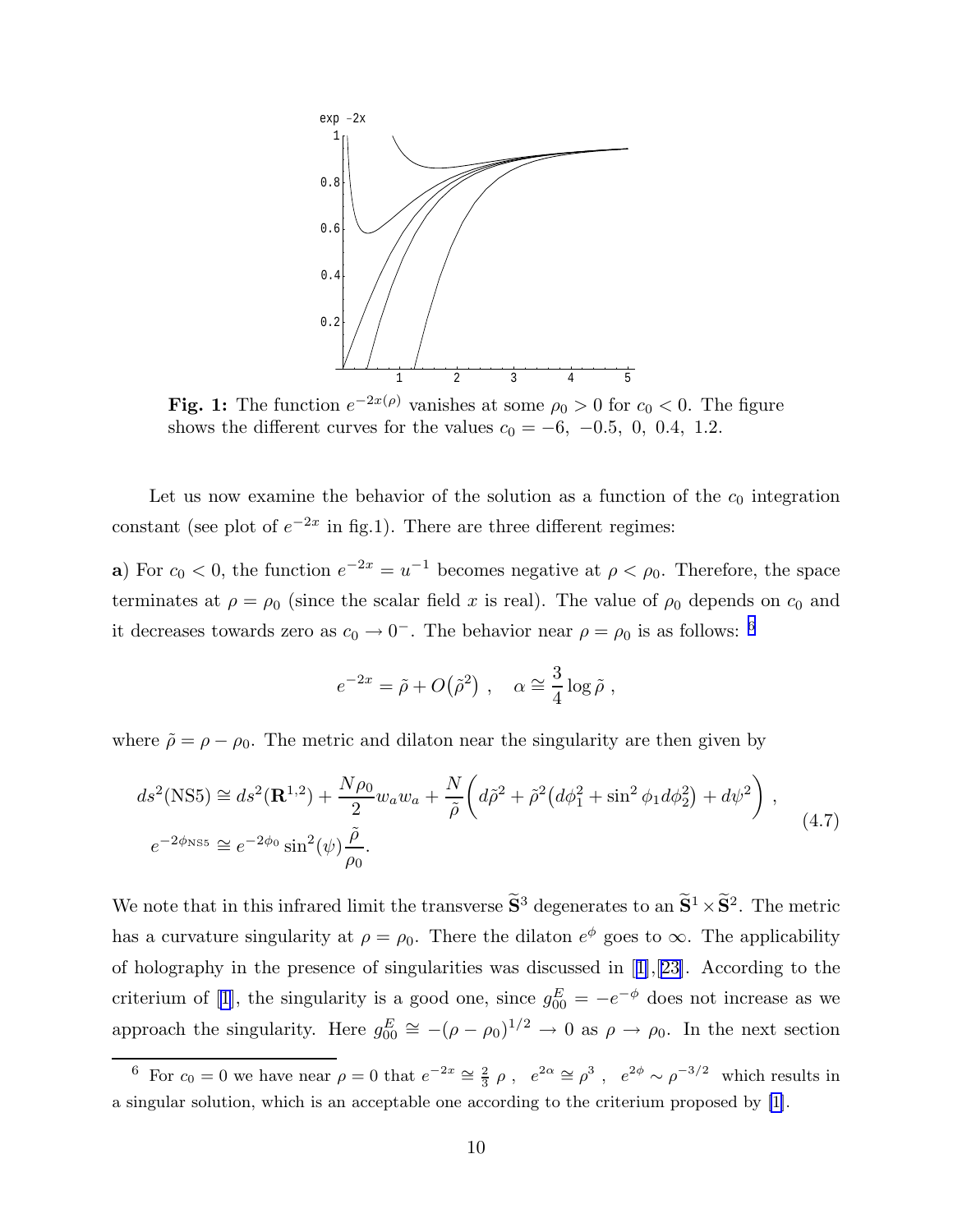we will see that this singularity is due to a brane source and it corresponds to a Coulomb branch configuration of the dual three-dimensional  $\mathcal{N}=2$  SYM theory.

b) For  $0 < c_0 \leq 1$ ,  $e^{-2x}$  goes to  $+\infty$  as  $\rho \to 0$ . For a generic value of the integration constant  $1 > c_0 > 0$ , we have near  $\rho = 0$ : <sup>7</sup>

$$
e^{-2x} \sim \rho^{-1/2}
$$
,  $e^{2\phi} \sim \rho$ ,  $e^{2\alpha} \sim \rho^{3/4}$ . (4.8)

We see that the metric has a bad singularity, with  $g_{00}^E$  diverging at  $\rho = 0$  and we discard it as a possible gravity description of the infrared dynamics of a gauge theory.

c) For  $c_0 > 1$ , the factor  $e^{-2x}$  blows up at some  $\rho_1$ ,  $e^{2x} = (\rho - \rho_1) + O((\rho - \rho_1)^2)$  and  $e^{2\phi} = \text{const.}(\rho - \rho_1)$ . Thus  $e^{-\phi} \to \infty$ , so the singularity is again a bad one and we will discard these solutions.

In some respects, the structure of the solution resembles the solution found in [\[14](#page-17-0),[15\]](#page-17-0), andthe solution of [[24](#page-18-0)], describing  $\mathcal{N} = 23+1$  SYM. The parameter  $c_0$  is the counterpart ofthe parameters k and  $\gamma$  in [\[14](#page-17-0)], [[24\]](#page-18-0), [[25\]](#page-18-0).

The UV behavior near  $\rho = \infty$  is, for any  $c_0$ , given by  $u = e^{2x} \approx 1 + \frac{1}{4\rho}$  (i.e.  $x \to 0$ ),  $\phi \sim -\rho$ ,  $\alpha = \rho + \frac{1}{2}$  $\frac{1}{2}$ log  $\rho$ . This is in fact the same leading behavior as the solution in [[10\]](#page-17-0) (but here there is no subleading term of the form  $\log \rho$  in  $\phi$ ). The metric is

$$
ds_{st}^{2} = ds^{2}(\mathbf{R}^{1,2}) + N\left(\frac{1}{4}d\rho^{2} + \frac{\rho}{2}w_{a}w_{a} + D\mu_{1}^{2} + D\mu_{2}^{2} + D\mu_{3}^{2} + d\mu_{4}^{2}\right)
$$
(4.9)

This describes the near horizon limit of the NS5 brane wrapped on 3-sphere, with a twist.

In conclusion, we expect that the present supergravity solution with  $c_0 < 0$  is dual to three dimensional  $\mathcal{N} = 2 SU(N)$  SYM. Below we discuss this correspondence in more detail.

## 5. Field theory from the supergravity description

We will now show that the present  $\mathcal{N}=2$  model based on the one-parameter family of solutions with  $c_0 < 0$  is a gravitational dual of the Coulomb branch of  $\mathcal{N} = 2$  SYM theory in three space-time dimensions.

<sup>&</sup>lt;sup>7</sup> If  $c_0 = 1$ , the behavior near  $\rho = 0$  is  $e^{-2x} \cong (2\rho)^{-1}$ ,  $e^{2\phi} \sim \rho^{3/2}$ ,  $e^{2\alpha} \sim \rho$ . The metric with this singularity at  $\rho = 0$  is deemed to be unacceptable as a dual description of a field theory [\[1\]](#page-17-0).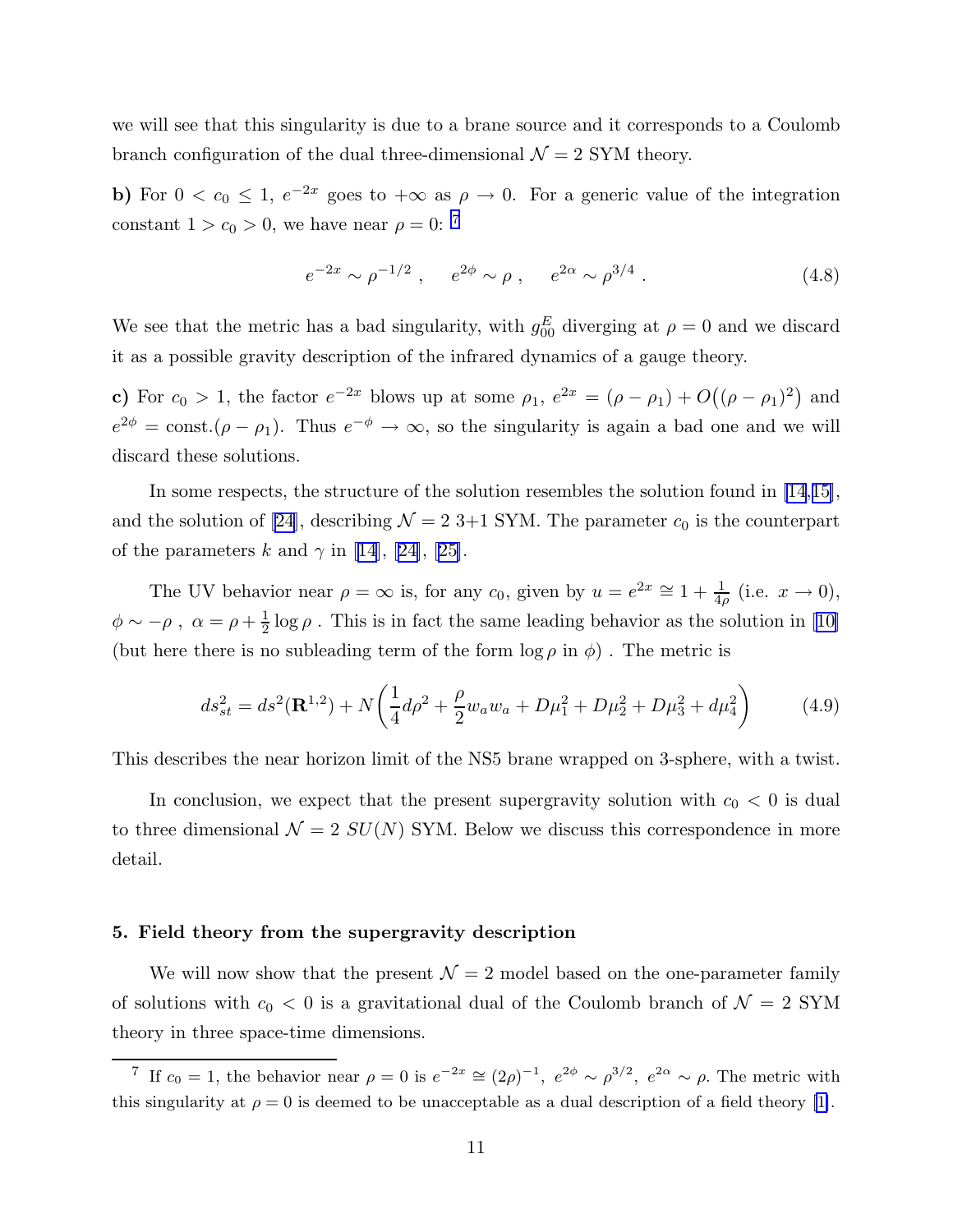To properly describe the infrared dynamics of the gauge theory on the NS5-branes one has to perform an S-duality transformation and consider D5-branes[[26\]](#page-18-0). The corresponding D5-brane solution is given by

$$
ds^{2}(D5) = e^{-\phi_{\rm NS}} ds^{2}(\rm NS5) , \quad \phi_{D5} = -\phi_{\rm NS}
$$
 (5.1)

$$
C_{(2)}^R = -B_{(2)}^{NS}
$$
,  $C_{(6)}^R = -B_{(6)}^{NS}$ 

where  $B_{(6)}^{NS}$  is dual to  $B_{(2)}^{NS}$  and  $C_{(6)}^R$  is dual to  $C_{(2)}^R$ (2)

$$
dB_{(6)}^{NS} = e^{-2\phi_{\rm NS5}} * H^{NS}.
$$
\n(5.2)

Since there is no flux of  $H^R$  through the  $S^3$  which the D5-branes wrap, there is no induced Chern-Simons term and the supergravity solution describes the large N limit of  $D = 2 + 1$  $SU(N)$  SYM theory with no Chern-Simons term. This field theory is classically related to the dimensional reduction of  $\mathcal{N} = 1$  SYM in four dimensions. Perturbatively this theory has a moduli space of vacua parametrized by the scalars in the vector multiplet together with the dual photons. An interesting property of this gauge theory is that BPS monopole configurations induce a non-perturbative superpotential which lifts the Coulomb branch [\[20](#page-17-0)]. In the 't Hooft limit these effects are of order  $e^{-N}$  and are not seen in the supergravity approximation. The supergravity analysis exhibits the existence, in perturbation theory, of a Coulomb branch of vacua.

The fact that the supergravity solution behaves as  $g_{00}^E \approx -(\rho - \rho_0)^{1/2} \rightarrow 0$  as  $\rho \rightarrow \rho_0$ , means that, in this region, excitations in the background of fixed proper energy correspond to very small energy excitations in the dual field theory. Therefore, despite the metric being singular at  $\rho = \rho_0$ , the singularity type can capture information about infrared physics of the gauge theory [\[1](#page-17-0)].

The background exhibits also an interesting property. In the UV region, we have seen that it reduces essentially to the near horizon limit of NS5-branes wrapped on  $S^3$ , with a twist. In the IR region, the metric and dilaton are given by eq. [\(4.7\)](#page-10-0). It describes NS5 branes with a flux on  $\tilde{S}^2 \times \tilde{S}^1$ , i.e. smeared on a ring parametrized by  $\psi$ , and wrapped on S<sup>3</sup>. A similar feature was observed in the solution of [\[14,15](#page-17-0)].

In order to study the moduli space, we follow[[27,25,28](#page-18-0)] and consider the effective action of a probe D5 brane, which corresponds to breaking  $SU(N) \rightarrow SU(N-1) \times U(1)$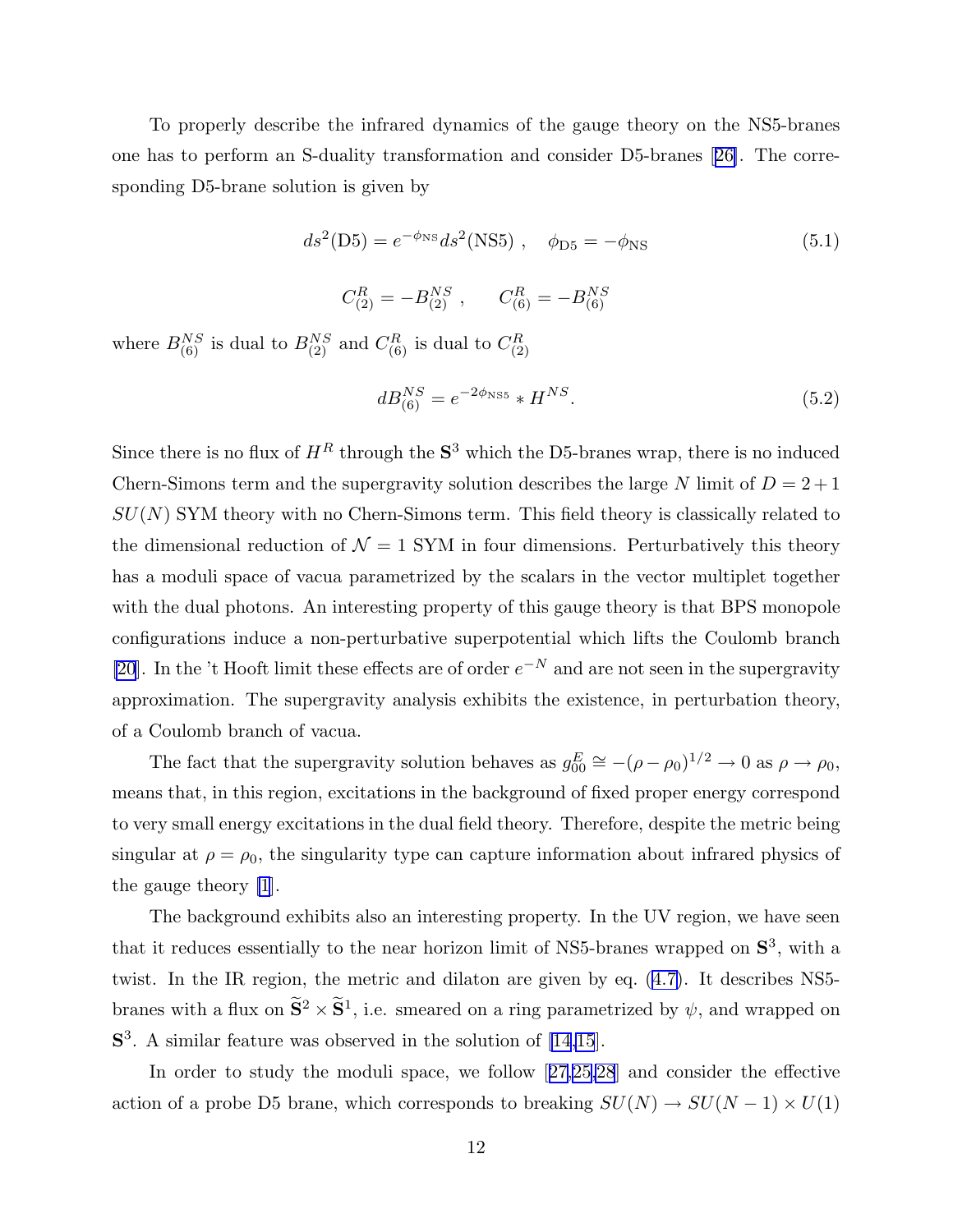(see also [\[29](#page-18-0)],[[30](#page-18-0)] for other probe calculations with four supercharges). In the present D5 brane solution, the NS two-form vanishes, and the effective action is given by

$$
S = -\frac{1}{(2\pi)^5 \alpha'^3} \int \left( d^6 y \ e^{-\phi_{\rm D5}} \sqrt{-\det \left[ G_{ab} + 2\pi \alpha' F_{ab} \right]} - C_{(6)} \right) , \tag{5.3}
$$

where  $F_{ab}$  is the world-volume abelian gauge field. We fix the static gauge where the world-volume coordinates are identified with  $x_{0,1,2}, \theta, \beta, \varphi$ , so that the four scalar fields  $\rho, \psi, \phi_1, \phi_2$  are functions of these coordinates. The effective action contains kinetic terms and a potential for these scalar fields. The potential can be determined by setting to constants the scalar fields  $\rho, \psi, \phi_1, \phi_2$  and  $F_{ab} = 0$ . The locus where the potential vanishes determines the moduli space. For the present background, the potential has a complicated form, but it is easy to see that it vanishes at  $\rho = \rho_0$ ,  $c_0 < 0$ . The reason is as follows. For  $\rho \cong \rho_0$  $\rho \cong \rho_0$  $\rho \cong \rho_0$ , the metric and dilaton take the simple form as in eq. ([4.7](#page-10-0)), where the five brane is smeared on  $S^1$  parametrized by  $\psi$ . We find

$$
e^{-\phi_{\rm D5}}\sqrt{-\det\left[G_{ab}\right]} = e^{-2\phi_0}(\frac{N}{2})^{3/2}\rho_0^{1/2}\tilde{\rho}\sin\theta\sin^2\psi.
$$

Using

$$
U \cong -e^{2x+y/2}\sin^2\psi \ , \quad \Delta \cong e^{x+y/4}\sin^2\psi \ ,
$$

one can see that in this region  $\rho \cong \rho_0$  the three-form field strength reduces to

$$
H^{NS} = -N\sin\phi_1 \ d\phi_1 \wedge d\phi_2 \wedge d\psi \tag{5.4}
$$

As expected, this is the 3-form corresponding to the five brane [\(4.7\)](#page-10-0) with flux on  $\tilde{S}^2 \times \tilde{S}^1$ . The dual 6-form is then

$$
C_{(6)}^R = e^{-2\phi_0} \left(\frac{N}{2}\right)^{3/2} \rho_0^{1/2} \tilde{\rho} \sin \theta \sin^2 \psi \, dx^0 \wedge dx^1 \wedge dx^2 \wedge d\varphi \wedge d\theta \wedge d\beta \,. \tag{5.5}
$$

Therefore

$$
S_{\text{pot}}(\rho = \rho_0) = 0
$$
, for  $c_0 < 0$ .

Thus the moduli space is at  $\rho = \rho_0, c_0 < 0$ .

The dimension of the moduli space is determined by the number of massless scalar fluctuations at  $S_{\text{pot}} = 0$ . Thus we are to look at the Born-Infeld lagrangian for the solutions with  $c_0 < 0$  in the limit  $\rho \to \rho_0$ . We get the following kinetic terms for the bosonic fields

$$
S_{\rm kin} = -\int d^3x \, \left( L^2 \sin^2 \psi \partial_i \psi \partial_i \psi + 4g_3^2 \partial_i A \partial_i A \right) \,, \tag{5.6}
$$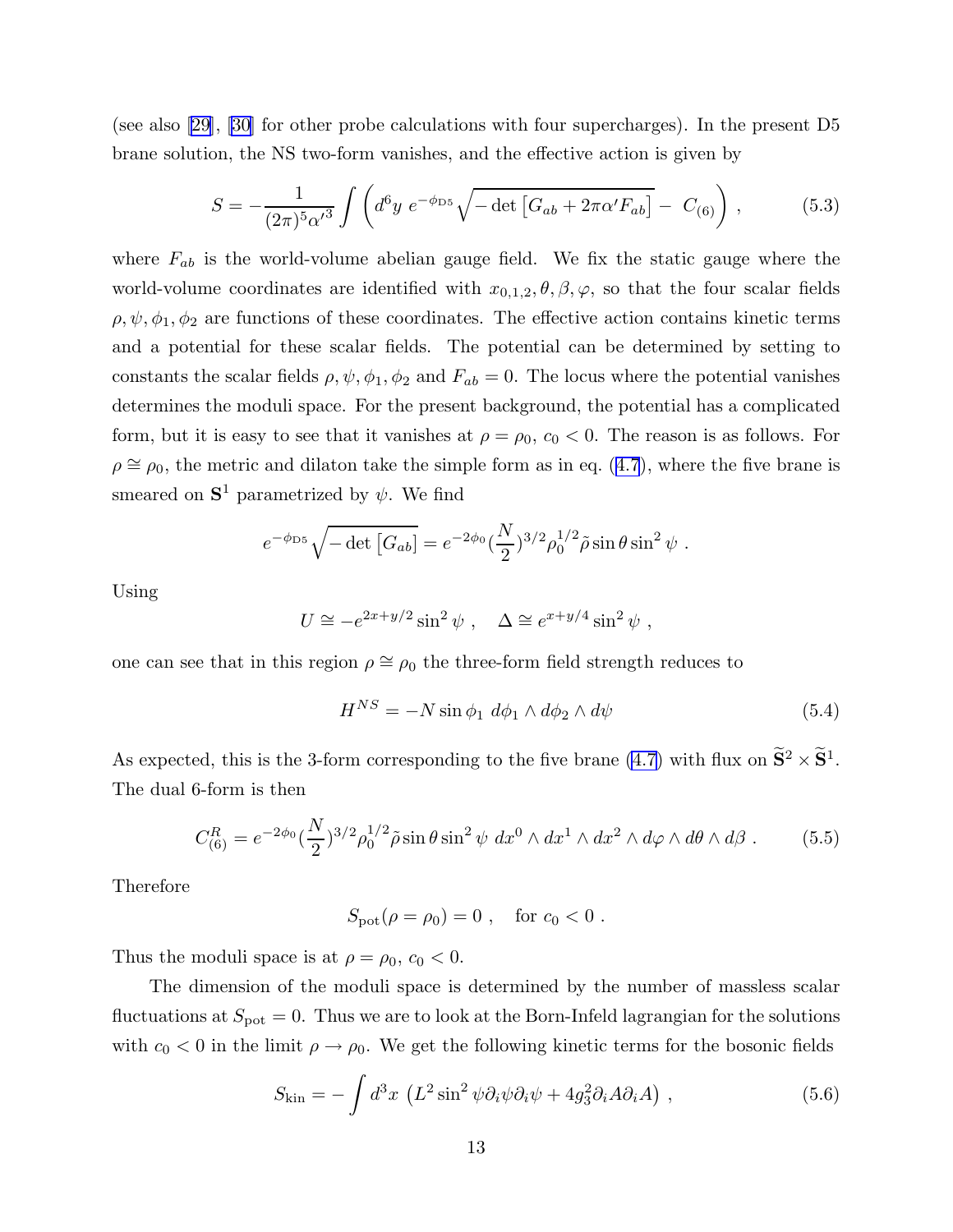$$
L^2 = \frac{Ne^{-2\phi_0}}{8g_3^2\pi^2\rho_0} , \quad g_3^2 = \frac{(2N\rho_0)^{3/2}}{4\pi} ,
$$

where we have dualized the gauge field into a compact scalar A of period  $2\pi$ . It is is easy to see that there is no mass term for  $\psi$  at the locus of  $S_{pot} = 0$ , so  $\psi$  and A are moduli. Thus we find a two-dimensional moduli space, as expected for an  $\mathcal{N}=2$  the gauge theory in three space-time dimensions, which gives further evidence of the supersymmetry of the solution. Defining  $\eta = \cos \psi$ , the moduli space metric takes the form

$$
ds_{\text{Mod}}^2 = L^2 d\eta^2 + 4g_3^2 dA^2 \ , \quad |\eta| \le 1 \ , \tag{5.7}
$$

which describes a flat closed strip. It is a complex moduli space with a Kahler metric as expected by supersymmetry. <sup>8</sup>

In conclusion, the supergravity solution captures the expected features of the large N limit of three dimensional  $\mathcal{N} = 2$  SYM theory in the Coulomb branch.

## Acknowledgements

We would like to thank K. Pilch and N. Warner for discussions, and CERN for hospitality during the course of this work. J.R. would also like to thank Caltech for hospitality. The work of J.G. is supported in part by the National Science Foundation under grant No. PHY99-07949 and by the DOE under grant No. DE-FG03-92ER40701. The research of J.R. is supported by Universidad de Buenos Aires and Conicet.

<sup>&</sup>lt;sup>8</sup> A Kahler metric for four dimensional  $\mathcal{N} = 4$  broken to  $\mathcal{N} = 1$  SYM via mass terms was found in[[31](#page-18-0)].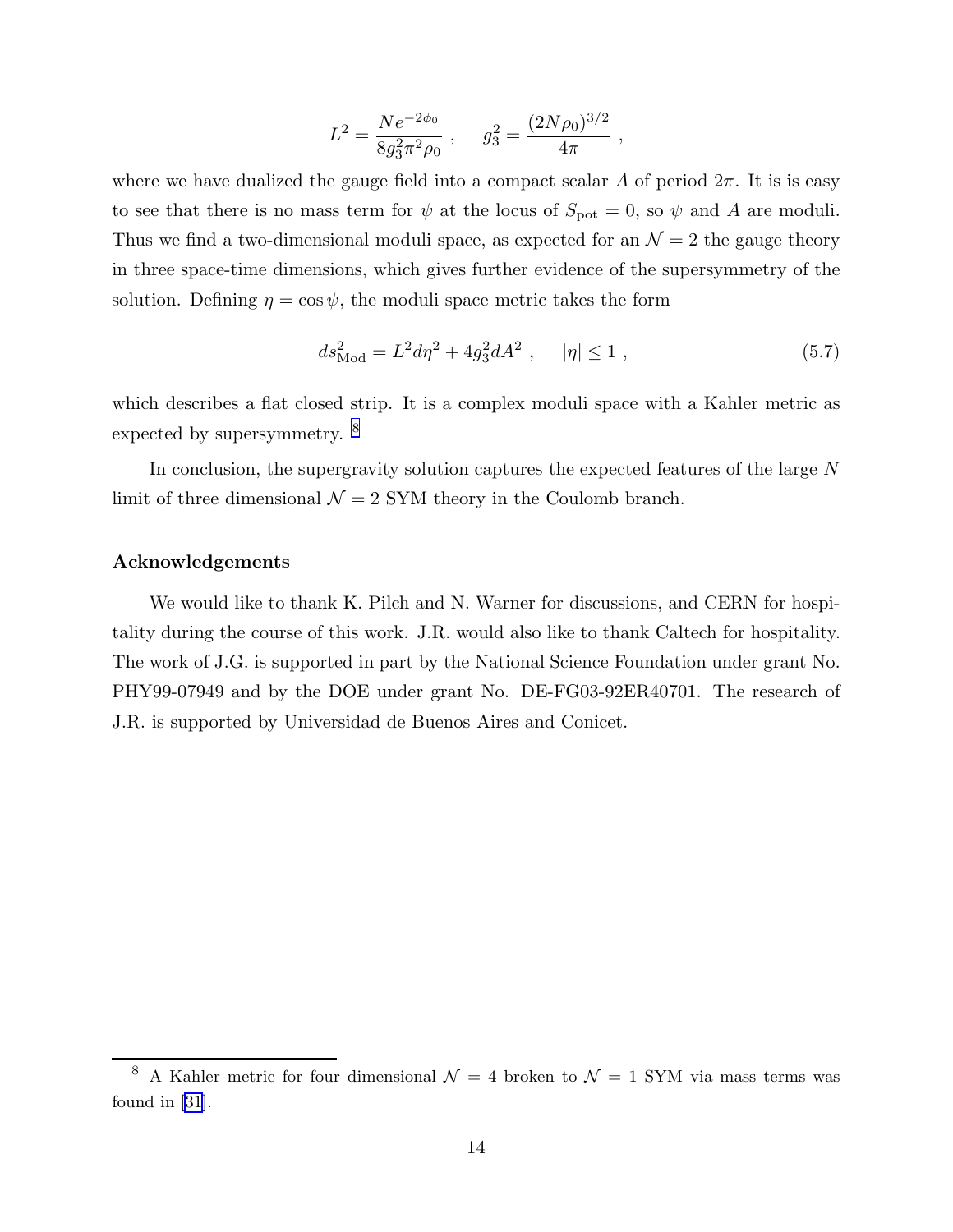## Appendix A. NS5 branes with  $SU(2)_D$  gauge fields for 3+1 SYM

As explained in sect. 2, the natural  $SU(2)$  truncation that can lead to a non-abelian solution with eight supercharges is when one truncates the  $SO(4)$  gauge fields to  $SU(2)_D =$  $(SU(2)_L \times SU(2)_R)_{diag}$ . Supersymmetry alone fixes the required  $SU(2)$  truncation to be the  $SU(2)_D$  one.

Having a solution of wrapped five branes describing  $2 + 1$  super Yang-Mills with  $\mathcal{N}=2$  supersymmetry, it is natural to look for a solution with  $SU(2)_D$  gauge fields dual to  $\mathcal{N} = 23 + 1$  super Yang-Mills. In this appendix we write down the ansatz for a collection of wrapped NS5-branes on the  $S^2$  of the Eguchi-Hanson geometry. The seven dimensional metric has the following form

$$
ds_7^2 = e^{2f(r)}(ds^2(\mathbf{R}^{1,3}) + dr^2) + a(r)^2(d\theta^2 + \sin^2\theta d\phi^2)
$$
 (A.1)

The non-abelian ansatz we take for the gauge fields is

$$
gA1 = A(r)d\theta,
$$
  
\n
$$
gA2 = -A(r)\sin\theta d\phi,
$$
  
\n
$$
gA3 = \cos\theta d\phi,
$$
  
\n(A.2)

which has the following field strengths

$$
gF^{1} = \dot{A}(r)dr \wedge d\theta ,
$$
  
\n
$$
gF^{2} = -\dot{A}(r)\sin\theta dr \wedge d\phi ,
$$
  
\n
$$
gF^{3} = \sin\theta (A(r)^{2} - 1)d\theta \wedge d\phi ,
$$
\n(A.3)

where  $\dot{A} = \frac{dA}{dr}$ . These gauge fields preserve the  $SU(2)$  symmetry of the  $S^2$  and have the property that they are pure gauge when  $A = 1$ . Note that the gauge fields satisfy the condition([2.10](#page-5-0))  $F_a \wedge *F_b = 0$ ,  $a \neq b$ . Lastly, we will take the two scalars to depend on the radial coordinate r, so we also have  $x(r)$  and  $y(r)$ .

One way of solving the equations of motion is to insert the ansatz into the Lagrangian  $(2.11)$  $(2.11)$  $(2.11)$  and solve the equations of motion of the effective quantum mechanical model with r being interpreted as time. One must also impose the zero energy condition on the system.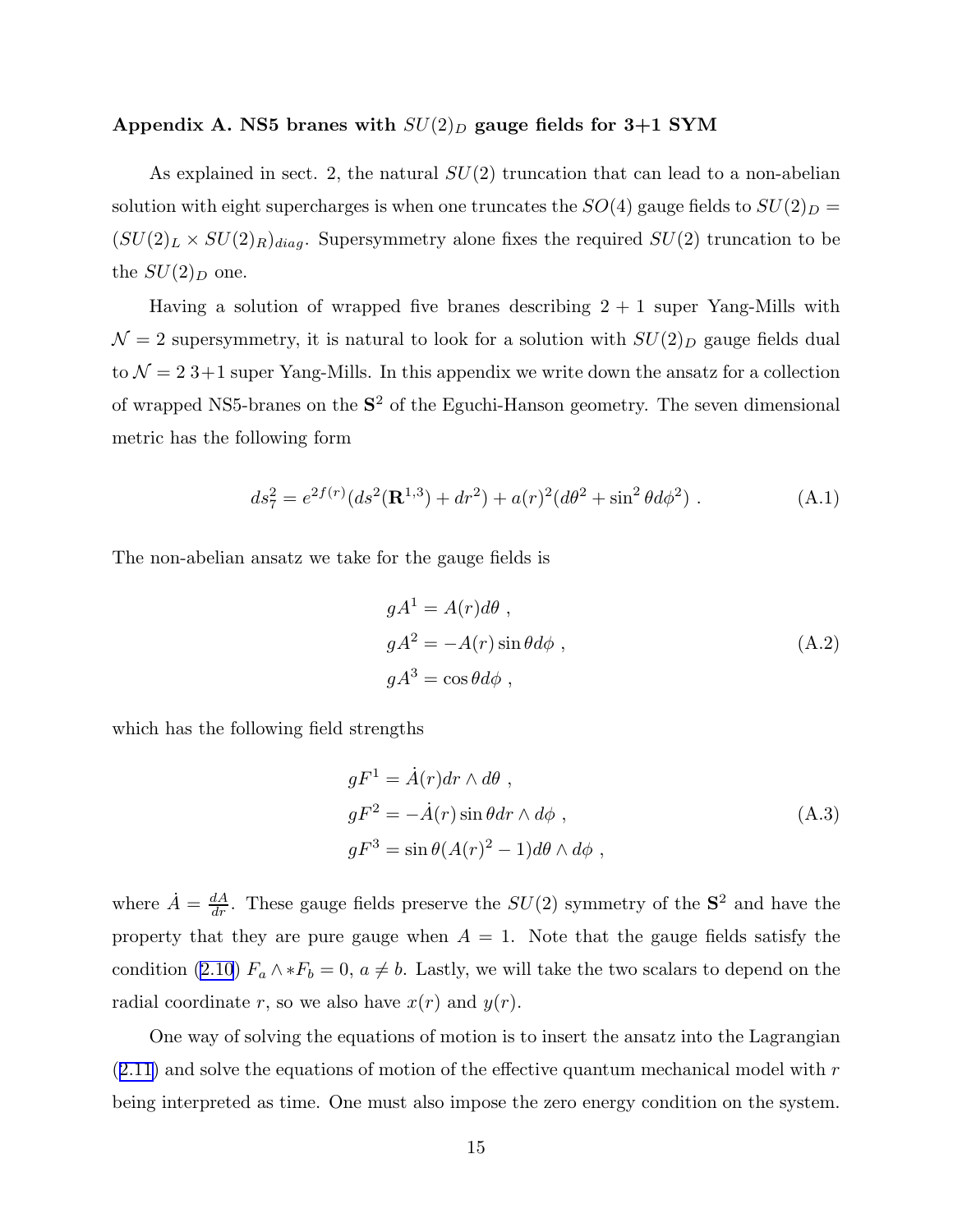Plugging into the Lagrangian our ansatz one gets the following contributions

$$
\mathcal{L}_R = e^{3f}a^2 \left( 2\frac{e^{2f}}{a^2} + 2\left(\frac{\dot{a}}{a}\right)^2 + 16\frac{\dot{a}}{a}\dot{f} + 12\dot{f}^2 \right)
$$
\n
$$
\mathcal{L}_{scal} = -e^{3f}a^2 \left( \frac{5}{16}\dot{y}^2 + 3\dot{x}^2 \right)
$$
\n
$$
\mathcal{L}_{gauge} = -\frac{1}{2g^2}e^{3f}a^2e^{-2x-y/2} \left( 2\frac{\dot{A}^2}{a^2} + \frac{(A^2 - 1)^2}{a^4}e^{2f} \right)
$$
\n
$$
\mathcal{L}_{pot} = \frac{1}{2}e^{5f}a^2g^2e^{y/2}(3e^{2x} + 6e^{-2x} - e^{-6x})
$$
\n(A.4)

The ten dimensional string frame metric is of the form  $ds_{st}^2 = e^{2f+y/2} ds^2(\mathbf{R}^{1,3}) + ...$  Since we are interested in NS five brane solutions, it is natural (as in the solution of sect. 3) to look for solutions with no warp factor in the parallel directions, i.e.  $y = -4f$ . This is consistent with the equations of motion. Indeed, consider the equation of motion for f following from  $(A.4)$ . It contains a term having second derivatives of a. Using the equation for a, one can express that term in terms of first derivatives. The resulting equation is the same as the equation for y, after setting  $y = -4f$  and using the Hamiltonian constraint

$$
0 = H = a^2 e^{3f} \left( 2 \frac{\dot{a}^2}{a^2} + 16 \frac{\dot{a}}{a} \dot{f} + 12 \dot{f}^2 - \frac{1}{g^2 a^2} e^{-2x - y/2} \dot{A}^2 - 3 \dot{x}^2 - \frac{5}{16} \dot{y}^2 \right)
$$
  
- 
$$
2e^{5f} + \frac{1}{2g^2} e^{5f - 2x - y/2} \frac{(A^2 - 1)^2}{a^2} - \frac{1}{2} a^2 g^2 e^{5f + y/2} (3e^{2x} + 6e^{-2x} - e^{-6x}) .
$$

Setting  $y = -4f$ , and defining

$$
e^{2\alpha} = e^{3f}a^2
$$
  
\n
$$
e^{2h} = e^{-2f}a^2,
$$
\n(A.5)

one obtains the following Lagrangian

$$
\mathcal{L}_{eff} = e^{2\alpha}(T - V),\tag{A.6}
$$

with

$$
T = 4\dot{\alpha}^2 - 2\dot{h}^2 - 3\dot{x}^2 - \frac{1}{g^2}e^{-2h - 2x}\dot{A}^2
$$
 (A.7)

and

$$
V = -2e^{-2h} + \frac{1}{2g^2}e^{-4h - 2x}(A^2 - 1)^2 - \frac{1}{2}g^2(3e^{2x} + 6e^{-2x} - e^{-6x}).
$$
 (A.8)

It would be interesting to search for BPS equations using this effective Lagrangian.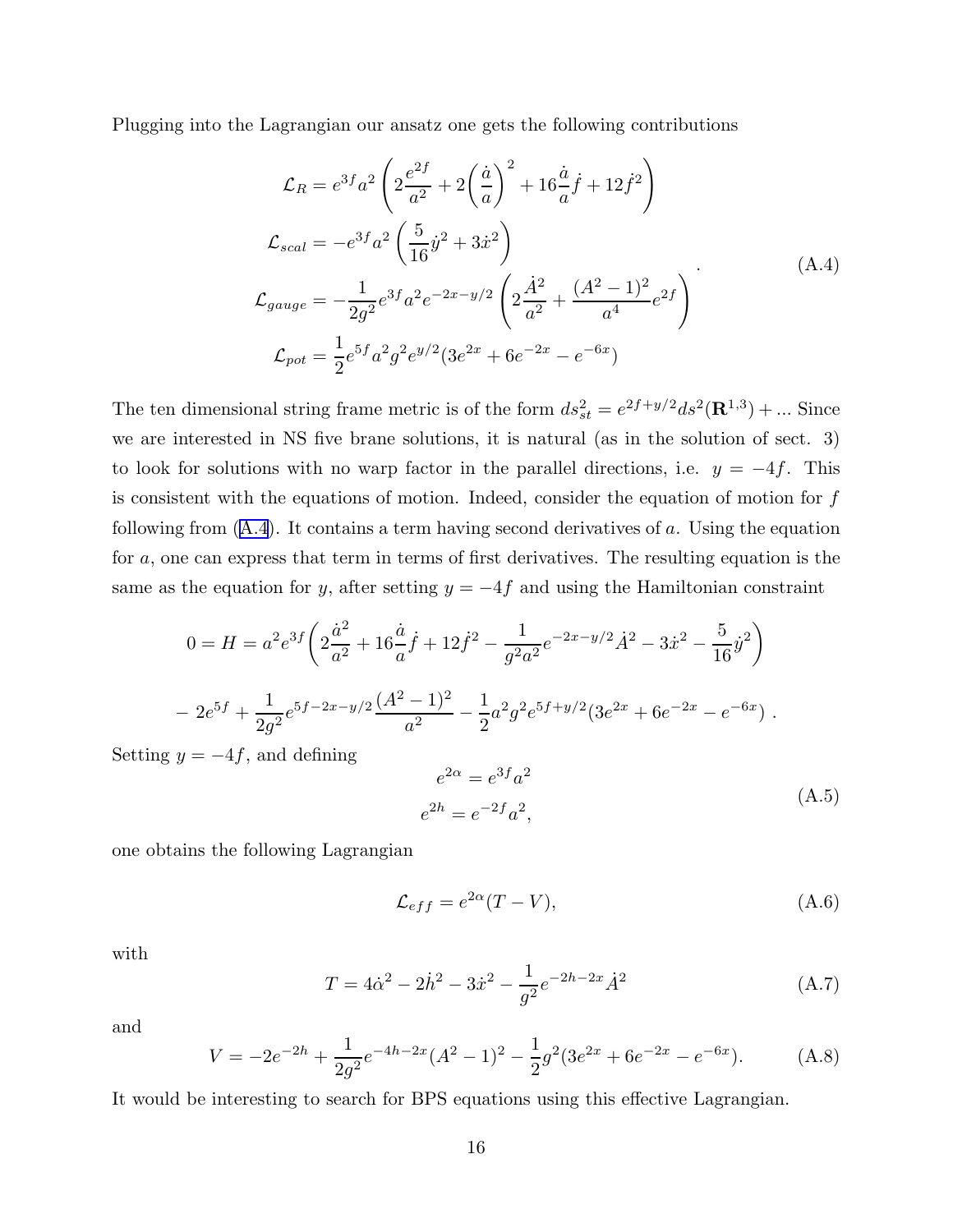## References

- <span id="page-17-0"></span>[1] J. Maldacena and C. Núñez, "Supergravity description of field theories on curved manifolds and a no go theorem", Int.J.Mod.Phys. A16 (2001) 822,[[hep-th/0008001](http://arXiv.org/abs/hep-th/0008001)].
- [2] M. Bershadsky, V. Sadov and C. Vafa, "D-Branes and Topological Field Theories", Nucl.Phys. B463 (1996) 420.
- [3] J. M. Maldacena and C. Núñez, "Towards the large N limit of pure  $N = 1$  super Yang Mills," Phys. Rev. Lett. 86, 588 (2001) [\[hep-th/0008001](http://arXiv.org/abs/hep-th/0008001)].
- [4] B. S. Acharya, J. P. Gauntlett and N. Kim, "Fivebranes wrapped on associative threecycles," Phys. Rev. D 63, 106003 (2001)[[hep-th/0011190](http://arXiv.org/abs/hep-th/0011190)].
- [5] H. Nieder and Y. Oz, "Supergravity and D-branes wrapping special Lagrangian cycles," JHEP 0103, 008 (2001)[[hep-th/0011288](http://arXiv.org/abs/hep-th/0011288)].
- [6] J. P. Gauntlett, N. Kim and D. Waldram, "M-fivebranes wrapped on supersymmetric cycles," Phys. Rev. D 63, 126001 (2001)[[hep-th/0012195](http://arXiv.org/abs/hep-th/0012195)].
- [7] C. Núñez, I.Y. Park, M. Schvellinger and T.A. Tran, "Supergravity duals of gauge theories from  $F(4)$  gauged supergravity in six dimensions", JHEP 0104 (2001) 025.
- [8] J. D. Edelstein and C. Núñez, "D6 branes and M-theory geometrical transitions from gauged supergravity," JHEP  $0104$ , 028 (2001) [\[hep-th/0103167\]](http://arXiv.org/abs/hep-th/0103167).
- [9] M. Schvellinger and T. A. Tran, supergravity in five dimensions," JHEP 0106, 025 (2001) [\[hep-th/0105019](http://arXiv.org/abs/hep-th/0105019)].
- [10] J. Maldacena and H. Nastase, "The supergravity dual of a theory with dynamical supersymmetry breaking,"[[hep-th/0105049](http://arXiv.org/abs/hep-th/0105049)].
- [11] M. Cvetic, H. Lu and C.N. Pope, "Massless 3-brane in M-theory",[[hep-th/0105096](http://arXiv.org/abs/hep-th/0105096)].
- [12] Jerome P. Gauntlett, N. Kim, S. Pakis and D. Waldram, "Membranes Wrapped on Holomorphic Curves", [\[hep-th/0105250\]](http://arXiv.org/abs/hep-th/0105250).
- [13] R. Hernández, "Branes Wrapped on Coassociative Cycles", [hep-th/0106055.](http://arXiv.org/abs/hep-th/0106055)
- [14] J. P. Gauntlett, N. Kim, D. Martelli and D. Waldram, "Wrapped fivebranes and  $N =$ 2 super Yang-Mills theory,"[[hep-th/0106117](http://arXiv.org/abs/hep-th/0106117)].
- [15] F. Bigazzi, A. L. Cotrone and A. Zaffaroni, "N = 2 gauge theories from wrapped five-branes,"  $[hepth/0106160]$ .
- [16] J. Gomis and T. Mateos, "D6 branes wrapping Kaehler four-cycles,"[[hep-th/0108080](http://arXiv.org/abs/hep-th/0108080)].
- [17] J.P. Gauntlett and N. Kim, "M-Fivebranes Wrapped on Supersymmetric Cycles II", [\[hep-th/0109039\]](http://arXiv.org/abs/hep-th/0109039).
- [18] J. Gomis, "D-branes, holonomy and M-theory," Nucl. Phys. B 606, 3 (2001) [\[hep](http://arXiv.org/abs/hep-th/0103115)[th/0103115](http://arXiv.org/abs/hep-th/0103115)].
- [19] R. Corrado, K. Pilch and N. P. Warner, "An  $N = 2$  supersymmetric membrane flow," [hep-th/0107220.](http://arXiv.org/abs/hep-th/0107220)
- [20] I. Affleck, J. Harvey and E. Witten", "Instantons and (Super-)symmetry breaking in  $(2+1)$  Dimensions, Nucl. Phys. **206** (1982) 413.